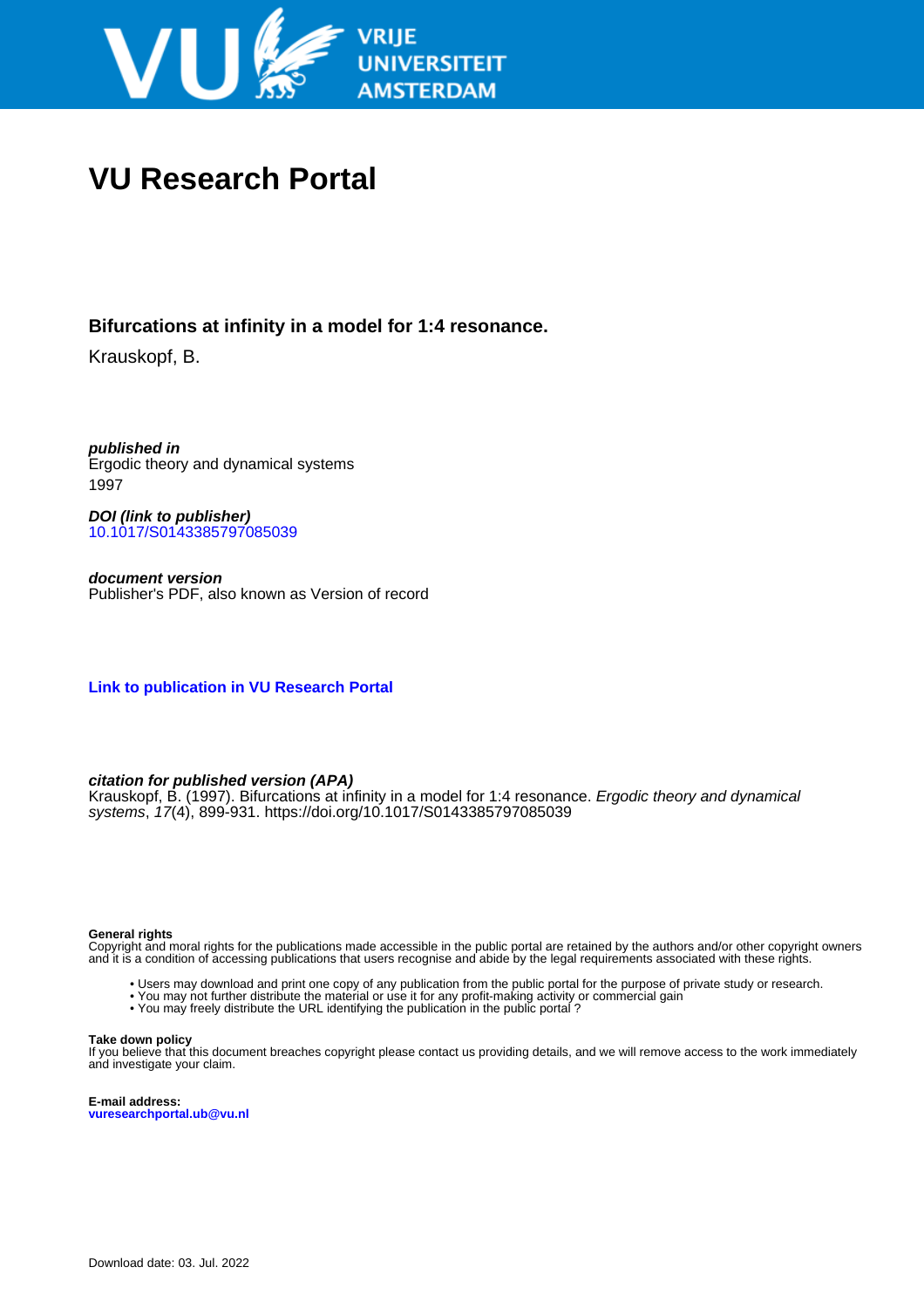# **Bifurcations at**  $\infty$  in a model for 1:4 resonance

# BERND KRAUSKOPF†

*Vakgroep Wiskunde, Rijksuniversiteit Groningen, 9700 AV Groningen, The Netherlands*

(*Received* 13 *April* 1995 *and revised* 11 *May* 1996)

*Abstract*. The equation  $\dot{z} = e^{i\alpha}z + e^{i\varphi}z|z|^2 + b\bar{z}^3$  models a map near a Hopf bifurcation with 1:4 resonance. It is a conjecture by V. I. Arnol'd that this equation contains all versal unfoldings of  $\mathbb{Z}_4$ -equivariant planar vector fields. We study its bifurcations at  $\infty$ and show that the singularities of codimension two unfold versally in a neighborhood. We give an unfolding of the codimension-three singularity for  $b = 1$ ,  $\varphi = 3\pi/2$  and  $\alpha = 0$  in the system parameters and use numerical methods to study global phenomena to complete the description of the behavior near  $\infty$ . Our results are evidence in support of the conjecture.

#### 1. *Introduction*

The 1:4 resonance problem can very briefly be introduced as follows; see [**Kra95**] for a detailed introduction. The Poincaré map of a closed orbit near  $1:q$  resonance can be approximated up to any prescribed order by the time-one map of a  $\mathbb{Z}_q$ equivariant planar vector field composed with the rotation by  $2\pi/q$ . Today all versal unfoldings of  $\mathbb{Z}_q$ -equivariant planar vector fields for  $q \neq 4$  are known, which provides an answer for all resonances except for the case of 1:4 resonance; see [**Arn77**, **Arn78**, **AAIS86**,**Bog76a**,**Bog76b**, **Ca81**, **Kho79**,**Ta74b**].

We are concerned with the remaining problem of finding all unfoldings of  $\mathbb{Z}_4$ equivariant planar vector fields. Any such vector field can be written as

$$
\dot{z} = \epsilon z + Az|z|^2 + B\overline{z}^3 + O(|z|^5),
$$

where  $\epsilon$ ,  $A, B \in \mathbb{C}$ . This gave rise to a classical conjecture.

CONJECTURE 1. (Arnol'd 1977) *In the class of* Z4*-equivariant planar vector fields, the* principal part

$$
\dot{z} = \varepsilon z + Az|z|^2 + B\overline{z}^3 \tag{1}
$$

*contains all versal unfoldings in the parameter*  $\varepsilon \in \mathbb{C}$  *of the singularity*  $\varepsilon = 0$ *, depending on*  $A, B \in \mathbb{C}$ *.* 

† Current address: Theoretische Natuurkunde, Vrije Universiteit, 1081 HV Amsterdam, The Netherlands (email: berndk@nat.vu.nl).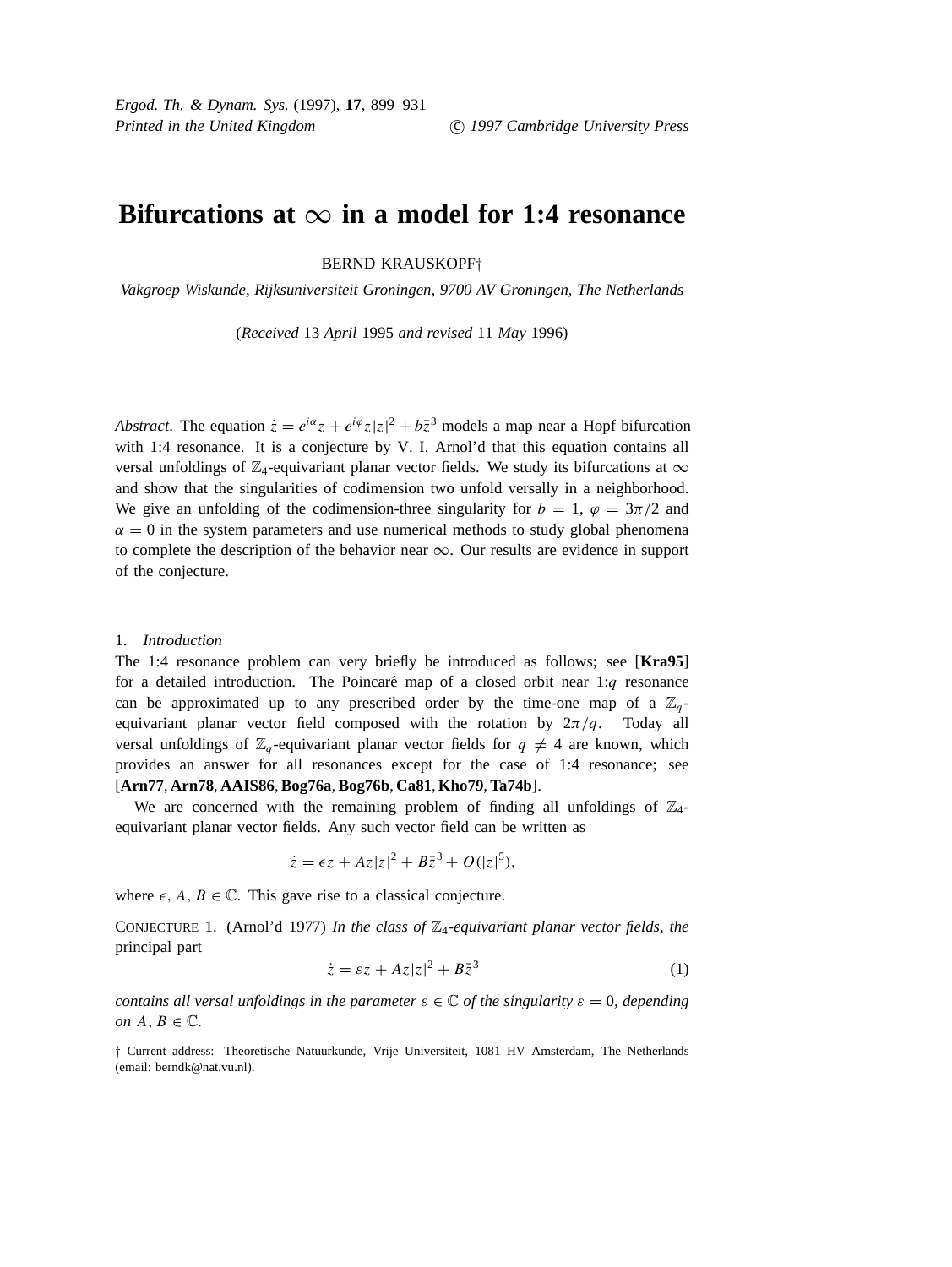- *There are finitely many submanifolds of codimension one in* (A, B)*-space where (A,B) is non-generic, by which it is meant that (1) is not a versal unfolding.*
- *These manifolds divide* (A, B)*-space in finitely many open and connected regions on which (1) is a versal unfolding.*
- *Unfoldings for* (A, B) *from the same region are topologically equivalent.*

*Remark 2.* As part of this conjecture Arnol'd has given a list of genericity conditions on  $(A, B)$  and of unfoldings in open regions of  $(A, B)$ -space.

In order to prove this conjecture one has to know all equivalence classes of unfoldings of (1) for generic nonlinear terms given by  $(A, B)$ . In a second step one then has to show some robustness of these unfoldings in the sense that a perturbation by higher-order terms does not change them essentially. Note that the difficulty in this case comes from the fact that the two nonlinear terms are of the same order.

Scaling phase space and time clearly does not change the equivalence class of an unfolding. This can be used to reduce (1) to

$$
\dot{z} = e^{i\alpha} z + e^{i\varphi} z |z|^2 + b\overline{z}^3,\tag{2}
$$

where  $\alpha \in (-\pi, \pi], \varphi \in [\pi, \frac{3}{2}\pi]$  and  $b \in \mathbb{R}^+$ . Due to the reduction we lost the central singularity for  $\varepsilon = 0$ . The dimension of the parameter space has become smaller but the codimensions of the bifurcations remain the same; see [**Kra94b**, **Kra95**] for more details.

In what follows we study (2) and regard b,  $\varphi$  and  $\alpha$  as parameters on equal terms. The bifurcation set dividing  $(b, \varphi, \alpha)$ -space into regions of equivalent phase portraits has been studied in [**Kra94b**] and is shown in Figure 1. It consists of surfaces of codimensionone bifurcations, which typically meet in curves of codimension-two bifurcations. The information about the unfoldings of (1) can be obtained by collecting all phase portraits that are encountered under the variation of  $\alpha$ , a procedure we call *drilling*. The problem of finding all unfoldings has been translated to finding all surfaces in the bifurcation set. In [**Kra94b**] the reader can find arguments why the presented model of the bifurcation set is correct and complete. Here we study the open problem of what happens along the line  $b = 1$ ,  $\varphi = 3\pi/2$ ,  $\alpha \in (-\pi, \pi]$ . This turns out to be the study of bifurcations at  $\infty$ . In particular, we are interested in the point  $b = 1$ ,  $\varphi = 3\pi/2$ ,  $\alpha = 0$ ; see Figure 1.

Due to the scalings used to obtain  $(2)$ , the whole phase space  $\mathbb C$  is important. Hence, we have to take into account what happens at  $\infty$ . If a limit cycle or an equilibrium escapes to  $\infty$ , this must be considered a bifurcation. Blowing up the point  $\infty$  in (2) gives

$$
\dot{r} = -(\cos\varphi + b\sin\theta)r - \cos\alpha r^3, \quad \dot{\theta} = 4(\sin\varphi + b\cos\theta) + 4\sin\alpha r^2, \tag{3}
$$

a reflectionally equivariant vector field on the cylinder  $\mathbb{R} \times \mathbb{R}/2\pi\mathbb{Z}$  with the invariant circle  $\{r = 0\}$ . The symmetry group is generated by the reflection  $(r, \theta) \mapsto (-r, \theta)$ . In this paper we study the bifurcations on the invariant circle of (3), corresponding to bifurcations at  $\infty$  of (2).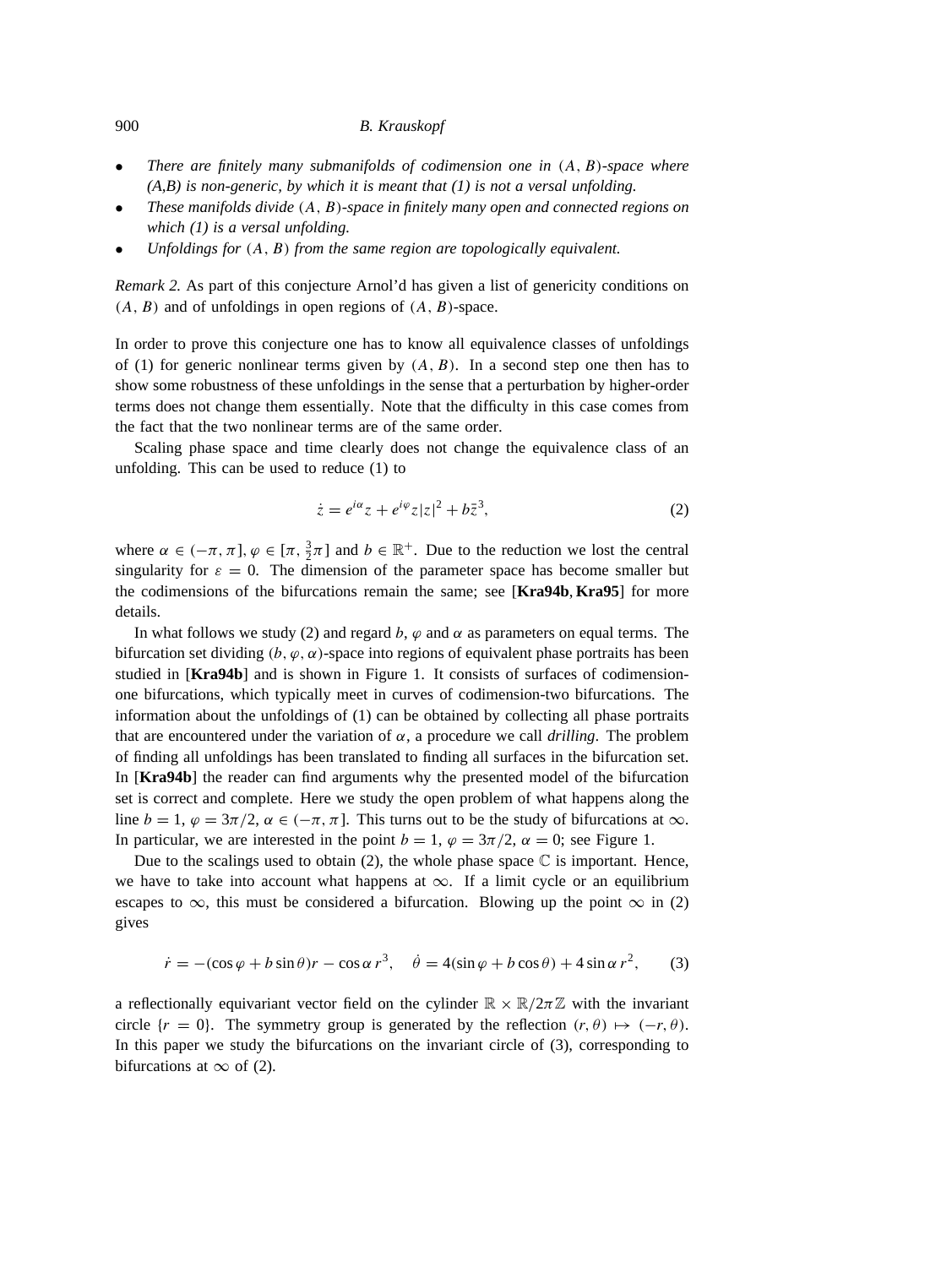## *Results.*

- (a) For  $b = 1$ ,  $\varphi = 3\pi/2$  and  $\alpha \notin \{0, \pm \pi/2, \pi\}$  there are two types of codimension-two singularities on the invariant circle  $\{r = 0\}$ . They unfold versally in a neighborhood with the parameters b and  $\varphi$ .
- (b) For  $b = 1$ ,  $\varphi = 3\pi/2$  and  $\alpha = 0$  there is a singularity of at least codimension three on the invariant circle  $\{r = 0\}$ . We give an unfolding in a neighborhood with the parameters  $b, \varphi$  and  $\alpha$ .
- (c) The point in parameter space  $b = 1$ ,  $\varphi = 3\pi/2$  and  $\alpha = 0$  is an organizing center of (2): arbitrarily close to it, all equivalence types of phase portraits can be found. By combining (b) with numerical results we obtain the global picture in a neighborhood of the organizing center.
- (d) The model of the bifurcation set presented in [**Kra94b**] is confirmed by the above results and by computing global bifurcation surfaces close to  $b = 1$ ,  $\varphi = 3\pi/2$  for fixed  $\alpha$ . This is support for Conjecture 1.

Known results from the literature about reflectionally equivariant planar vector fields can be used to show (a). The proof of (b) essentially consists of finding the unfolding of the corresponding codimension-three singularity in the class of reflectionally equivariant planar vector fields, which is joint work with Rousseau; see [**KR96**]. With numerical techniques we get the global picture in a neighborhood of the organizing center to obtain (c). Combining all results confirms our model of the bifurcation set, which constitutes a step towards proving Conjecture 1. We did not find as yet unknown bifurcations of (2) or, equivalently, as yet unknown unfoldings. There is hope that the method of desingularizing a family, presented in [**Du93**, **Rou93a**, **Rou93b**, **Pan97**], may lead to further progress in the still missing analytical study of the global phenomena.

This paper is organized as follows. In  $\S$ 2 we briefly present the bifurcation set.  $\S$ 3 explains why the bifurcations at  $\infty$  of (2) are important. This is illustrated with the example of the Hopf bifurcation in §4. The blow-up procedure leading to (3) is the topic of §5. In §6 we discuss the codimension-one bifurcations and then turn to the singularities on the invariant circle for  $b = 1$ ,  $\varphi = 3\pi/2$  in §7. The two cases of codimension-two singularities, called case '−' and case '+', are studied in §8. The singularity for  $b = 1$ ,  $\varphi = 3\pi/2$ ,  $\alpha = 0$ , giving the connection between case '–' and case '+', is studied in §9. Global phenomena due to the geometry of the cylinder are discussed in §10.

#### 2. *Background*

In the classical formulation of Conjecture 1, there is a clear distinction between the unfolding *parameter*  $\alpha$  and the *constants*  $(b, \varphi)$  which determine the nonlinear terms. Given  $(b, \varphi)$ , the collection of all topologically different phase portraits, as  $\alpha$  is continuously varied from  $-\pi$  to  $\pi$ , is called a *bifurcation sequence*. Two *bifurcation sequences are topologically equivalent* if the bifurcations occur in the same order and the respective phase portraits are topologically equivalent. In the study of (2) the notion of topological equivalence of unfoldings translates to the topological equivalence of bifurcation sequences.

The question is how the  $(b, \varphi)$ -plane is divided into regions of topologically equivalent bifurcation sequences. The  $(b, \varphi)$ -plane is shown in Figure 2 and the reader is referred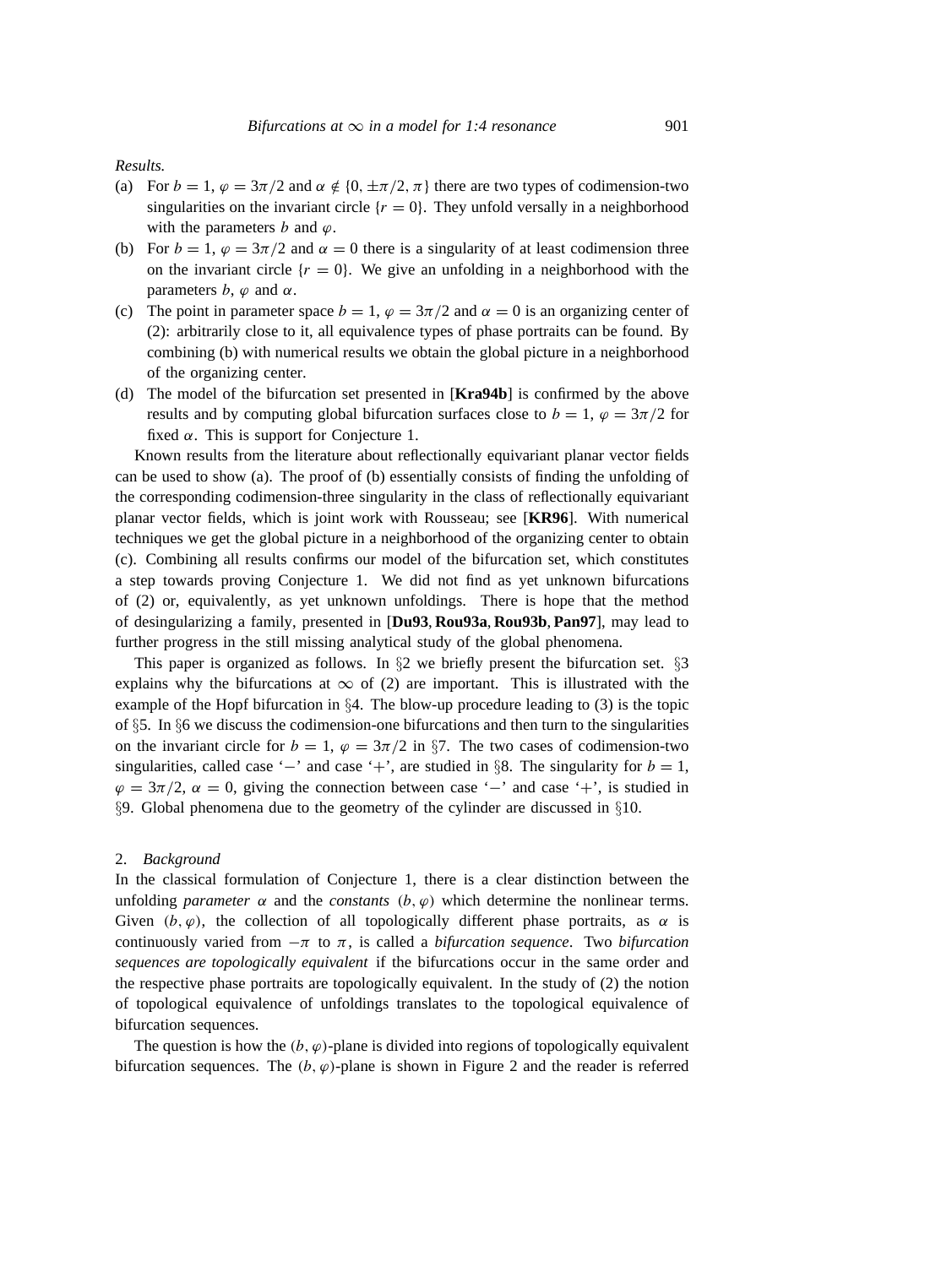

FIGURE 1. The bifurcation set for  $\varphi \in [\pi, 3\pi/2]$  and  $0 \le b \le 1.5$ . Some of the surfaces have been cut open so that all surfaces can be seen. Also included is the surface  $\odot^{\infty}$  of Hopf bifurcations at  $\infty$ , given by  $\varphi = 3\pi/2$ ,  $b \in [0, 1]$ . Note that the surface  $\hat{\theta}^{\infty}$  of pitch-fork bifurcations at  $\infty$ , given by  $b = 1$ , is not shown. See Figure 3 and Table 1 for an explanation of the surfaces and curves.

to [**BK79**, **CLW94**, **Kra94a**, **Kra95**] for an inventory of all known bifurcation sequences. Note that the  $(b, \varphi)$ -plane is a transformation of the 'A-plane' which can be found in the classical literature and compare [**Kra94b**] for the connection between the two.

It turns out to be useful to disregard the distinction between the parameter  $\alpha$  and the constants  $(b, \varphi)$ . We consider b,  $\varphi$  and  $\alpha$  as parameters on equal terms of the vector field (2) with the three-dimensional parameter  $(b, \varphi, \alpha)$ -space. (This is not to be mixed up with the fact that the original task is to find all versal two-parameter unfoldings in the space of  $\mathbb{Z}_4$ -equivariant planar vector fields.) It is in the spirit of bifurcation theory to ask how  $(b, \varphi, \alpha)$ -space is divided into regions of topologically different phase portraits. In other words, we ask for the equivalence classes under the simpler notion of topological equivalence of just phase portraits.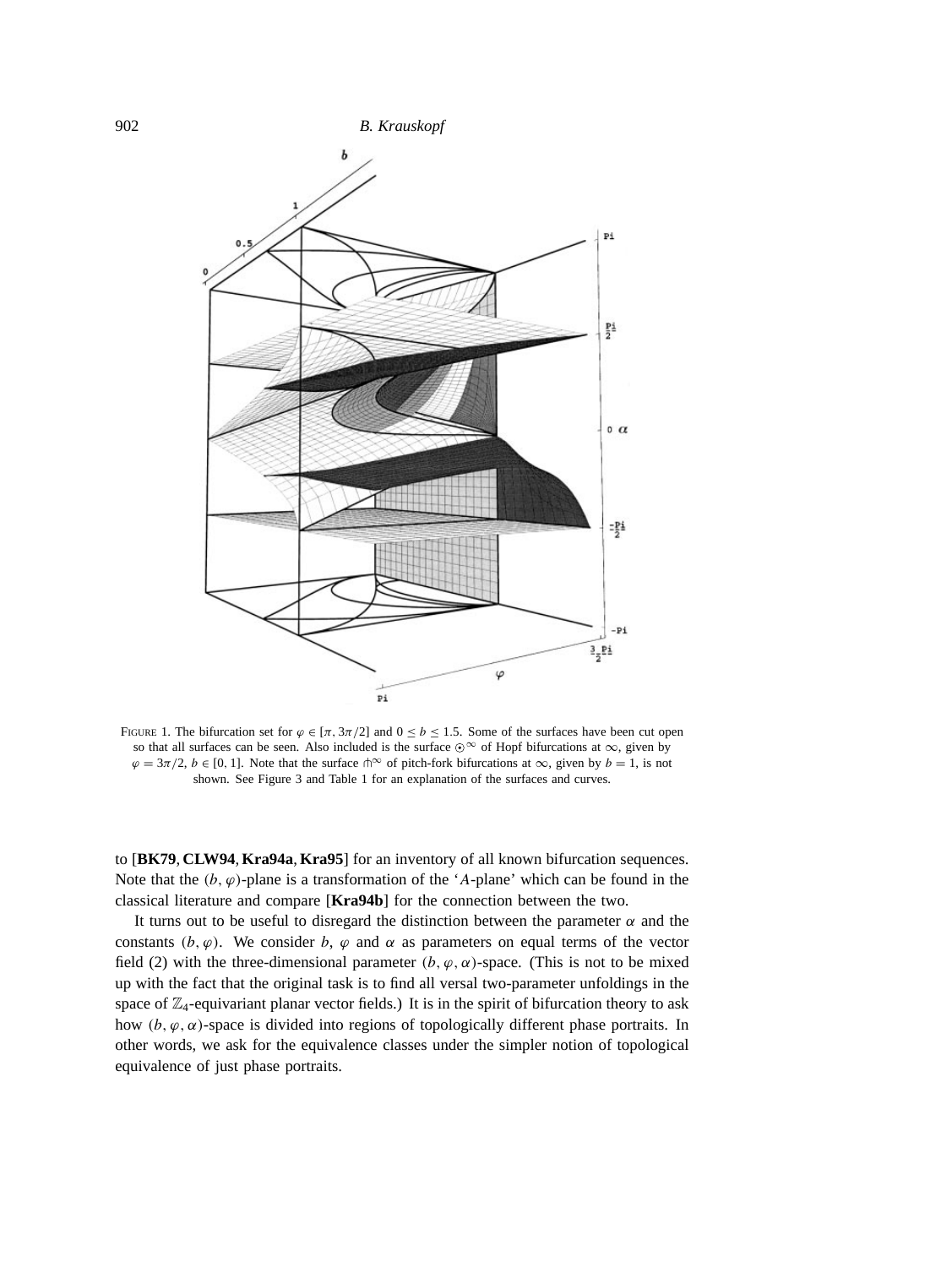This leads to the study of the bifurcation set dividing  $(b, \varphi, \alpha)$ -space into regions of equivalent phase portraits; for details and color figures see [**Kra94b**]. The bifurcation set is shown in Figure 1 as a three-dimensional Mathematica plot (see [**Wo88**]), while Figure 3 consists of two cross-sections with the labeling of the surfaces and open regions of phase portraits. For reference, the symbols of the surfaces and curves in the bifurcation set are listed in Table 1.



FIGURE 2. The  $(b, \varphi)$ -plane of (2) showing the regions of different bifurcation sequences, which can be found in [**Kr94a**]. The solid curves are known analytically; the dashed ones are not, but are adapted from [**BK79**,**BK80**]. For the curve labels see Table 1.

The bifurcation sequence for given  $(b, \varphi)$  can be found by drilling in the direction of  $\alpha$ , that is, by collecting all phase portraits that are encountered under the variation of  $\alpha$ . Consequently, in order to find all versal unfoldings of (1) we need to find all surfaces in the bifurcations set of (2). In this paper we continue the work in [**Kra94b**] of showing that our model of the bifurcation set is correct by studying the bifurcations at  $\infty$  of (2).

The boundary lines  $\odot^{\infty}$  and  $\uparrow^{\infty}$  in the  $(b, \varphi)$ -plane correspond to Hopf and pitchfork bifurcations at ∞; see Figure 2. Looking at Figure 1 it becomes clear that the line  $b = 1, \varphi = 3\pi/2, \alpha \in (-\pi, \pi]$  plays a special role: the surfaces  $T_+, \varphi, \varnothing, \varnothing$  and  $\square_1$ accumulate on it, which means that these surfaces cannot be parametrized by their values of  $\alpha$  over the  $(b, \varphi)$ -plane above the point  $b = 1$ ,  $\varphi = 3\pi/2$ . (Note that everywhere else this is possible.) It turns out that for  $b = 1$ ,  $\varphi = 3\pi/2$ , there are singularities at  $\infty$  of codimension at least two, the type of which depends on the value of  $\alpha$ . The bifurcations at  $\infty$  organize the neighborhood of the line  $b = 1$ ,  $\varphi = 3\pi/2$ ,  $\alpha \in (-\pi, \pi]$ , much like the classical example of such a phenomenon, the lines  $\varphi = 3\pi/2$  and  $\alpha = \pm \pi/2$ , where the system is Hamiltonian; see [**Nei78**]. The knowledge of what can bifurcate from the different Hamiltonian cases played an important role in completing the list of known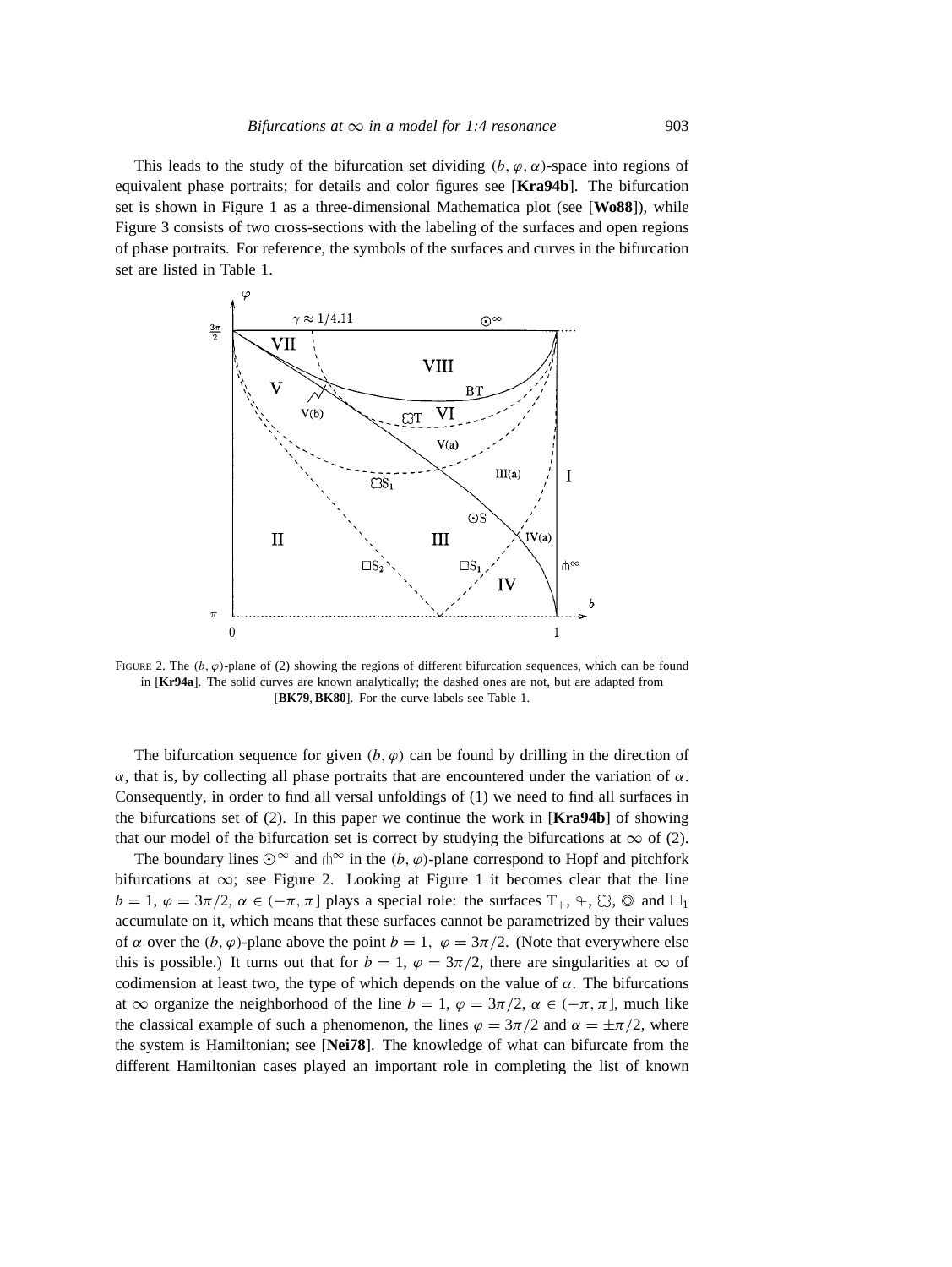904 *B. Krauskopf*

| Surface           | Characterizing property                 |    |
|-------------------|-----------------------------------------|----|
| $\odot$ 1         | First Hopf bifurcation at 0             | L  |
| $\odot$           | Second Hopf bifurcation at 0            | L  |
| S <sub>1</sub>    | First saddle-node bifurcation           | L  |
| $S_2$             | Second saddle-node bifurcation          | L  |
| $T_{-}$           | Trace is zero at the saddles            | L  |
| $T_{+}$           | Trace is zero at the nodes (Hopf        | L  |
|                   | bifurcation at secondary equilibria)    |    |
| $\Uparrow^\infty$ | Pitchfork bifurcation at $\infty$       | L  |
| $S^{\infty}$      | Saddle-node bifurcation at $\infty$     | L  |
| $\odot^{\infty}$  | Hopf bifurcation at $\infty$            | NL |
| $\overline{P}$    | Homoclinic loop at secondary equilibria | NL |
| $\square_1$       | First square connection                 | NL |
| $\square_2$       | Second square connection                | NL |
| $\varnothing$     | Clover connection                       | NL |
| $\circledcirc$    | Saddle-node of limit cycles             | NL |
|                   |                                         |    |
| Curve             | Characterizing property                 |    |
| $\odot$ S         | Hopf bifurcation at 0 coincides with    | L  |
|                   | second saddle-node bifurcation          |    |
| <b>BT</b>         | Bogdanov-Takens bifurcation             | L  |
| $\Box T$          | Clover connection with zero trace       | NL |
| $\mathbb{CS}_1$   | Clover connection coincides with        | NL |
|                   | first saddle-node bifurcation           |    |
| $\Box S_1$        | Square connection coincides with        | NL |
|                   | first saddle-node bifurcation           |    |
| $\Box S_2$        | Square connection coincides with        | NL |
|                   | second saddle-node bifurcation          |    |

TABLE 1. Symbols for surfaces of codimension-one bifurcations and curves of codimension-two bifurcations. The last column indicates whether the surface or curve comes from a local bifurcation or not. The surfaces  $\odot^{\infty}$  and  $\uparrow^{\infty}$  lead to boundary curves in the  $(b, \varphi)$ -plane, for which we use the same symbols, the surface S<sup>∞</sup> does not.

bifurcation sequences.

The point  $b = 1$ ,  $\varphi = 3\pi/2$ ,  $\alpha = 0$  is of special interest. We call it an organizing center, since in an arbitrary neighborhood of this point one can find all equivalence types of phase portraits. We give a description of the corresponding singularity at  $\infty$  and an unfolding in a neighborhood in the system parameters.

Since we are interested in what happens locally around  $b = 1$ ,  $\varphi = 3\pi/2$ , we need to know the bifurcation set in the adjoining region, where  $\varphi \in [3\pi/2, 2\pi]$ . This is just the known bifurcation set from Figure 1 rotated by 180 $\degree$  around  $\varphi = 3\pi/2$ ,  $\alpha = \pi/2$ . Applying the transformation  $(z, t) \mapsto (\bar{z}, -t)$  to the phase portraits in regions 1–15 of Figure 3 gives the respective phase portraits. Some of the phase portraits for  $\varphi \in [3\pi/2, 2\pi]$  are topologically equivalent to phase portraits for  $\varphi \in [\pi, 3\pi/2]$ . Using a notation motivated by the above transformation we have:  $9 = -4$ ,  $10 = -2$ ,  $14 = -12$ and 13 =  $-\overline{15}$ . (For example, applying  $(z, t) \mapsto (\overline{z}, -t)$  to a phase portrait of type 4 gives a phase portrait of type 9.)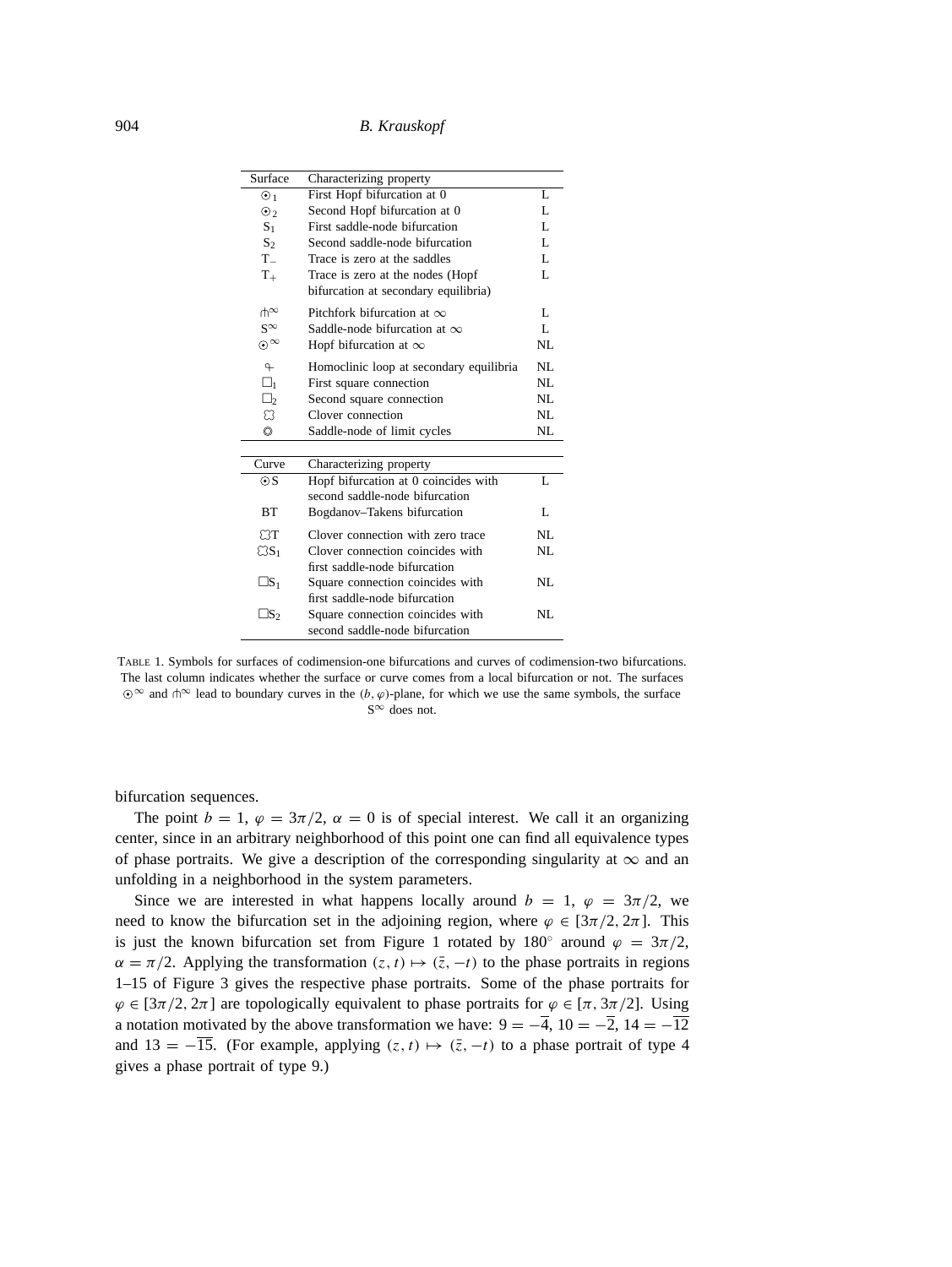

FIGURE 3. Sketches of two cross-sections of the bifurcation set with the symbols for the surfaces and curves and the numbering of the regions of phase portraits. Left:  $b \approx 0.8$ , right:  $b > 1$ ; compare Figure 1 and see Table 1 for an explanation of the symbols.

#### 3. *Characteristic neighborhoods*

Bifurcations at  $\infty$  of (2) come into play for the following reason. The ultimate goal is to show that the principal part (1) contains all versal unfoldings. One needs to study unfoldings (for a fixed nonlinearity given by  $A$  and  $B$ ) in a neighborhood of the origin in phase space for a small unfolding parameter  $\varepsilon$ . It is a general problem to define a suitable neighborhood of the origin, called the *characteristic neighborhood*, to which attention is restricted; compare [**DR93**, **DRSZ91**]. For example, equilibria or limit cycles can leave the characteristic neighborhood, which has to be regarded as a bifurcation.

In the present case the situation is as follows. We have scaled  $(1)$  to get  $(2)$ , which in particular meant that we replaced a small  $\varepsilon$  by  $e^{i\alpha}$  and consider  $\alpha$  as a new parameter. The idea behind this is that an unfolding for small  $\varepsilon$  is determined by its bifurcation sequence when  $\alpha$  is varied. In order to scale the modulus of  $\varepsilon$  to one, we first scale time by  $1/|\varepsilon|$  and then the phase plane by  $1/\sqrt{|\varepsilon|}$ . Consequently, phenomena that occur in a neighborhood of the origin for small  $\varepsilon$  of the unscaled equation (1), can occur anywhere in the phase space  $\mathbb C$  of the scaled equation (2). Alternatively, any point in the phase space  $\mathbb C$  of the scaled equation (2) can be brought into an arbitrary neighborhood of the origin of the unscaled equation (1) by such a scaling. So, when replacing  $\varepsilon$  with  $\varepsilon = e^{i\alpha}$ we can no longer restrict to a characteristic neighborhood, but have to consider the whole plane C.

When certain boundary curves in the  $(b, \varphi)$ -plane are approached, equilibria or limit cycles escape off to infinity. This topological change of the phase portraits of (2) can be described by *bifurcations at*  $\infty$ , that is, by bifurcations on the boundary of the Poincaré disc. It is our aim to show that these bifurcations unfold versally in (2) and, consequently, do not give rise to yet unknown surfaces of codimension-one bifurcations in the bifurcation set. This constitutes a step towards proving that our model of the bifurcation set is complete, which, by the procedure of drilling, is evidence in support of Conjecture 1.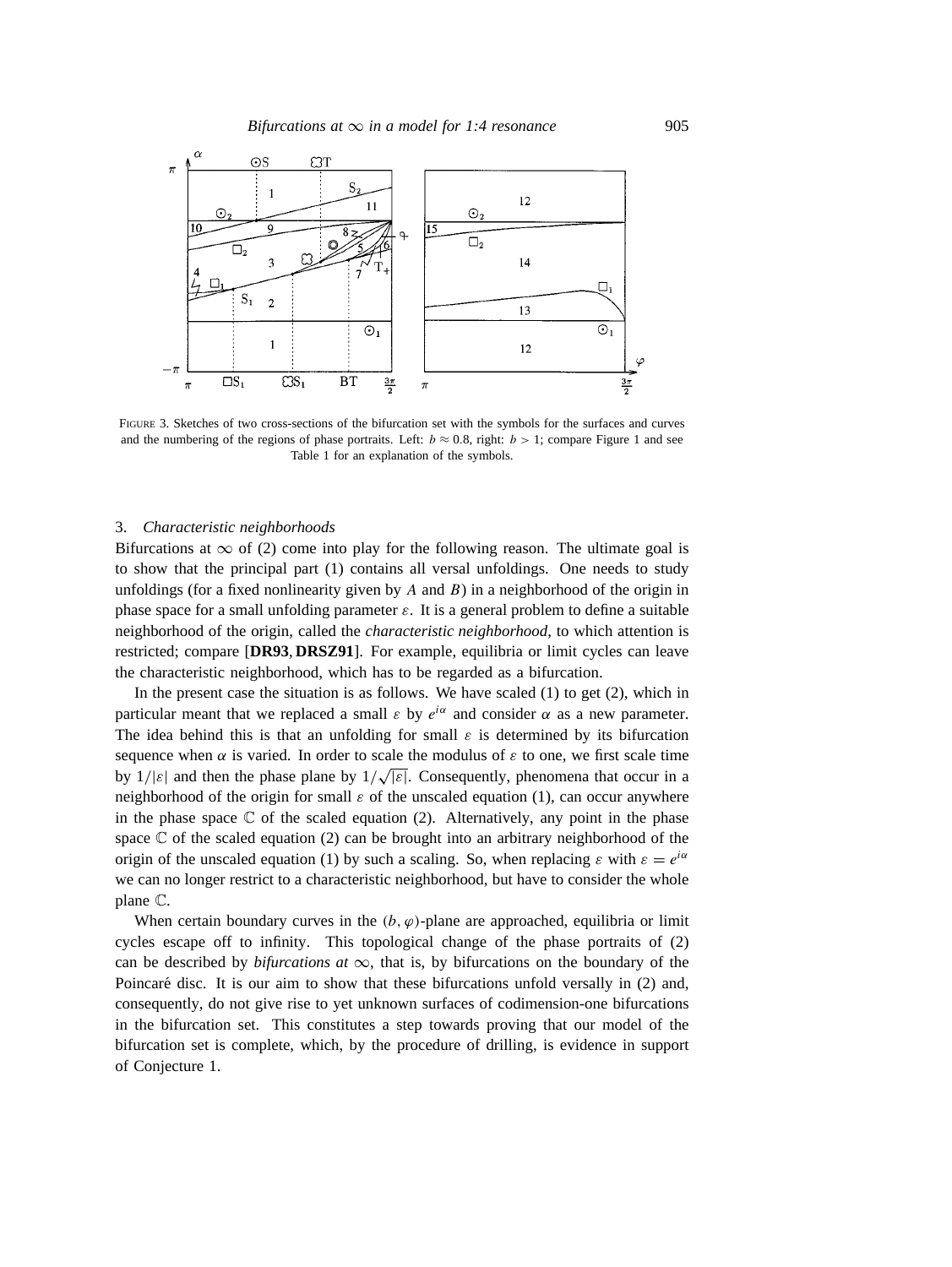#### 4. *The Hopf bifurcation revisited*

This section consists of a single example to illustrate our approach and the scalings involved. Consider the principal part (1) for  $B = 0$  (when the purely  $\mathbb{Z}_4$ -symmetric part vanishes):

$$
\dot{z} = \varepsilon z + Az|z|^2,\tag{4}
$$

where  $\varepsilon \in \mathbb{C}$  is an unfolding parameter and  $A \in \mathbb{C}$  is a constant. This  $S^1$ -equivariant equation can be regarded as an unusual way of writing the Hopf bifurcation.

We treat (4) in complete analogy to the general case  $B \neq 0$ , that is, we are interested in all equivalence classes of unfoldings for small  $\varepsilon$  for generic A. Assuming  $A \neq 0$ , scaling phase space and time allows us to study

$$
\dot{z} = e^{i\alpha} z + e^{i\varphi} z |z|^2,\tag{5}
$$

where  $\alpha \in (-\pi, \pi]$  and  $\varphi \in (0, 2\pi]$ . Due to the scaling the whole phase space  $\mathbb C$  must be considered.



FIGURE 4. The Hopf bifurcation revisited. We call  $(\varphi, \alpha)$ -space of (4) the 'magic torus'. Phase portraits are shown on the Poincaré disc, the outer circle representing  $\infty$ . They transform into each other by the symmetries  $(z, t) \mapsto (\bar{z}, t)$  and  $(z, t) \mapsto (\bar{z}, -t)$  as indicated by the labeling.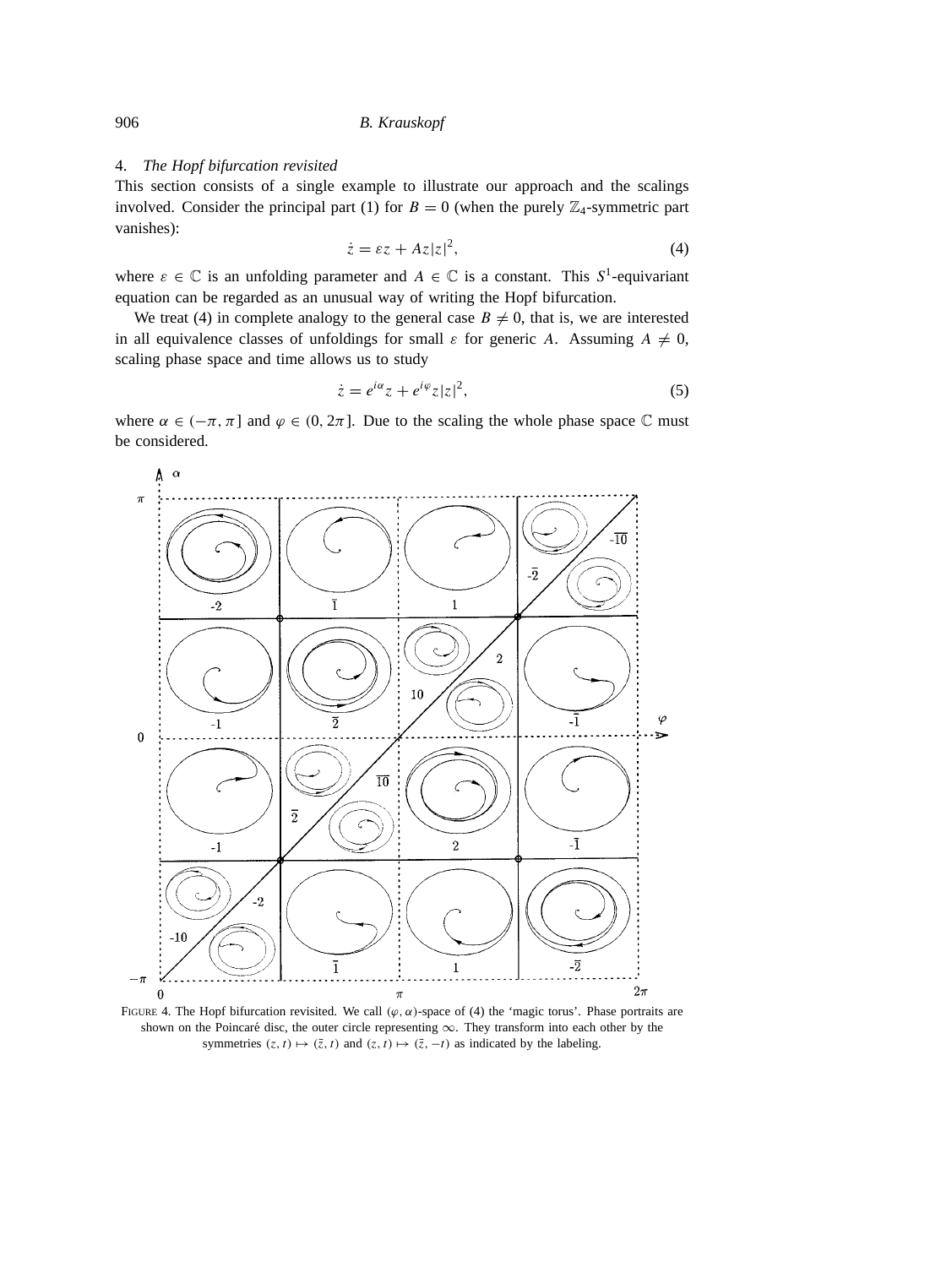Consider the bifurcation set of (5) in the two-dimensional  $(\varphi, \alpha)$ -space. Hopf bifurcations occur for  $\alpha = \pm \pi/2$ . For  $\varphi = \alpha + \pi$  there is a circle of equilibria. The system is Hamiltonian for  $\varphi = \pi/2$ ,  $\alpha = \pm \pi/2$  and  $\varphi = 3\pi/2$ ,  $\alpha = \pm \pi/2$ . This means that the genericity condition on the nonlinearity is  $\varphi \neq \pm \pi/2$ , which can be interpreted as follows. If  $\varphi$  passes through  $\pi/2$  or  $3\pi/2$  for  $\alpha \neq \pm \pi/2$  a limit cycle disappears to infinity which clearly changes the topology of the phase portraits in C.

We analyse this bifurcation by transforming  $\infty$  of the phase plane into the origin by the change of coordinates  $w = 1/z$  (where we take  $\infty$  to be a point), which gives

$$
\dot{w} = e^{i(\varphi + \pi)}w + e^{i(\alpha + \pi)}w|w|^2.
$$

The roles of  $\varphi$  and  $\alpha$  are exchanged which shows that for  $\varphi = \pm \pi/2$  there are Hopf bifurcations at 0 in this new equation, the type of which depends on the choice of  $\alpha$ . We call this bifurcation a Hopf bifurcation at  $\infty$  of (5). In other words, for the original equation (4) the lines  $\varphi = \pm \pi/2$ , where the genericity condition is violated, are lines of Hopf bifurcations at  $\infty$ .

Figure 4 shows the bifurcation set of (5) in  $(\varphi, \alpha)$ -space. Drilling in the direction of  $\alpha$  for given  $\varphi$  gives the bifurcation sequence of (5) near the origin; drilling in the direction of  $\varphi$  for given  $\alpha$  gives the bifurcation sequence near  $\infty$ . The solid horizontal lines correspond to Hopf bifurcations at the origin and the solid vertical lines to Hopf bifurcations at ∞. At the intersection points of these solid lines the system is Hamiltonian.

Typical phase portraits of (5) are shown on the Poincaré disc, where  $\infty$  is not seen as a point, but is represented by the outer circle. They are transformed into each other by the symmetries  $(z, t) \mapsto (\bar{z}, t)$  and  $(z, t) \mapsto (\bar{z}, -t)$  as indicated, when the figure is rotated by 180° around  $\varphi = \pi, \alpha = 0$  and  $\varphi = 3\pi/2, \alpha = \pi/2$ , respectively. Due to these symmetries we can restrict our attention to  $\varphi \in [\pi, 3\pi/2]$ . All this structure prompted us to call  $(\varphi, \alpha)$ -space of (5) the *magic torus*.

Note that when studying the Hopf bifurcation one usually chooses  $A = \pm 1$ , which means that there is no rotation at  $\infty$  since A is real. Furthermore, one is only interested in the behavior close to the bifurcation points where  $\text{Re } \varepsilon$  changes sign.

We remark that the bifurcation set of  $(2)$  for b close to zero can be seen as a singular perturbation of the magic torus. This point of view is under investigation and will be discussed elsewhere.

#### 5. *The equations at*  $\infty$

We return to the general context of studying the bifurcations at  $\infty$  of (2). To this end we blow up  $\infty$  as follows. Writing  $z = re^{i\theta}$ , we transform (2) to polar coordinates

$$
\dot{r} = \cos \alpha \, r + (\cos \varphi + b \cos 4\theta) r^3, \quad \dot{\theta} = \sin \alpha + (\sin \varphi - b \sin 4\theta) r^2.
$$

Substituting  $\tilde{r} = 1/r$ , dividing out the  $\mathbb{Z}_4$ -symmetry, multiplying by  $\tilde{r}^2$  and dropping the tilde gives

$$
\dot{r} = -\cos\alpha r^3 - (\cos\varphi + b\cos\theta)r, \quad \dot{\theta} = 4(\sin\alpha r^2 + (\sin\varphi - b\sin\theta)).
$$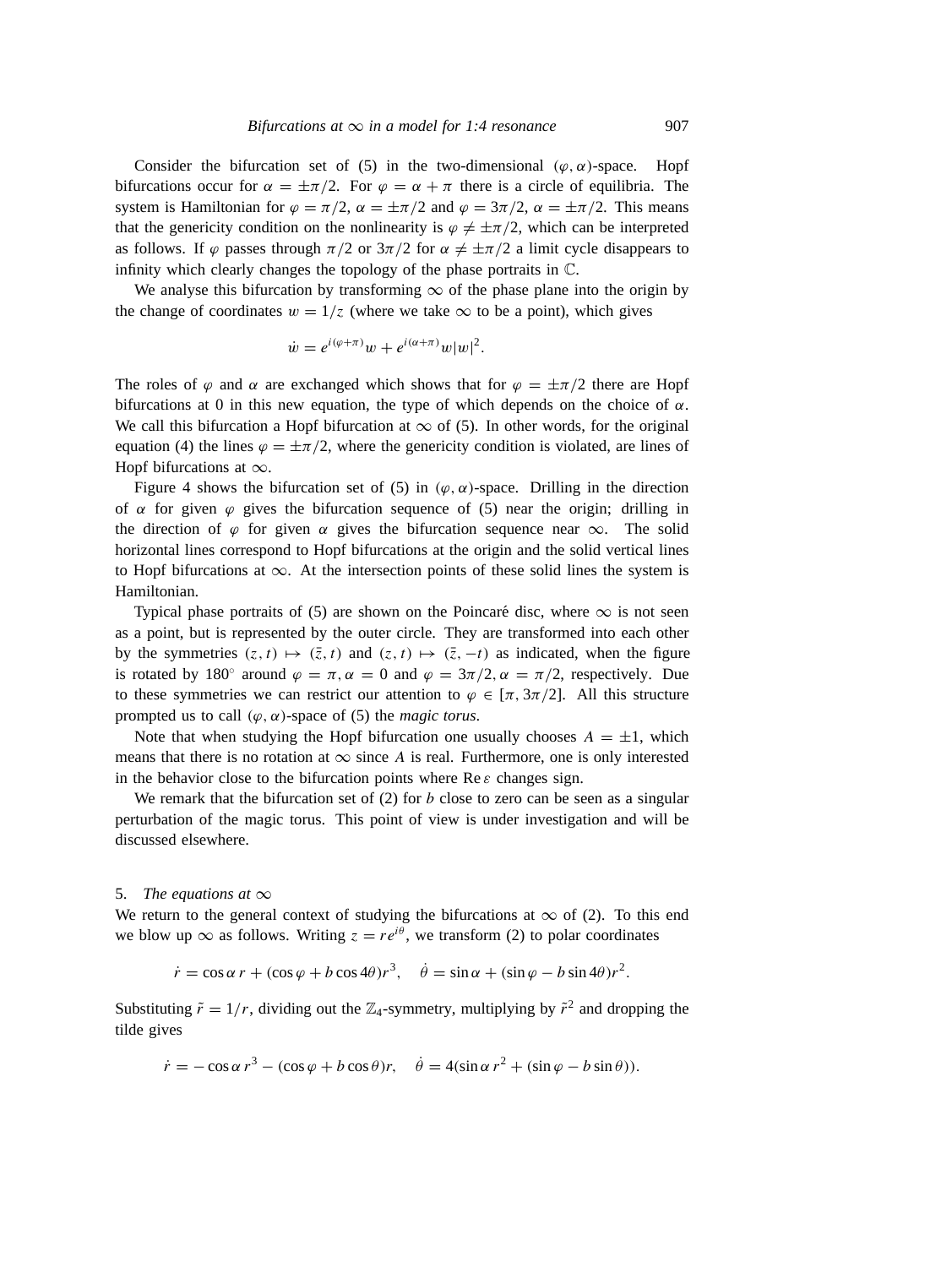Since we are interested in the case  $(b, \varphi) = (1, 3\pi/2)$  we shift  $\tilde{\theta} = \theta + \pi/2$  to get  $(r, \tilde{\theta}) = (0, 0)$  as the central singularity. Again, dropping the tilde gives

 $\dot{r} = -(\cos\varphi + b\sin\theta)r - \cos\alpha r^3$ ,  $\dot{\theta} = 4(\sin\varphi + b\cos\theta) + 4\sin\alpha r^2$ ,

which is (3). The planar vector field (3) has the reflectional symmetry  $r \mapsto -r$  and the translational symmetry  $\theta \mapsto \theta + 2\pi$ . By dividing out these symmetries we get a vector field on the half-cylinder  $\mathbb{R}^+ \times \mathbb{R}/2\pi\mathbb{Z}$ . Since we are interested in the singularity at  $(r, \theta) = (0, 0)$  it is convenient to choose  $\theta$  from  $(-\pi, \pi]$ . Alternatively, (3) can be regarded as a vector field on the covering space  $\mathbb{R}^2$ .



FIGURE 5. The blow-up of  $\infty$  interpreted in two ways. (The example is 13 from Figure 3.) Top row: phase portraits generated with DsTool and containing the  $\mathbb{Z}_4$ -symmetry; left: on  $\mathbb{C}$ ; middle: on the Poincaré disc; right: the Poincaré disc written in polar coordinates gives (3). Bottom row: sketches with the symmetry divided out; left:  $\infty$  brought to the origin; middle: the blow-up of the origin; right: the blow-up (3) on the half-cylinder  $\mathbb{R}^+ \times (-\pi, \pi]$ . The top right panel is the four-fold cover of the half-cylinder.

We have divided out the original  $\mathbb{Z}_4$ -symmetry for convenience in the calculations. However, one gets another interpretation of the blow-up we performed by considering (3) on the four-fold cover  $\mathbb{R}^+ \times \mathbb{R}/8\pi \mathbb{Z}$ , thereby restoring the  $\mathbb{Z}_4$ -symmetry. The vector field on the four-fold cover can be seen as the original vector field (2) on the Poincaré disc, written in polar coordinates. The different viewpoints are illustrated in Figure 5.

Note that  ${r = 0}$  is an invariant circle of (3), or an invariant line if we think of the cover, representing  $\infty$  in (2). (For the vector field on the Poincaré disc, {r = 1} is the invariant circle representing  $\infty$ .) We call a bifurcation at  $\{r = 0\}$  of (3) a *bifurcation*  $at \infty$  of (2). From now on, when we talk about the codimension of a singularity or bifurcation we mean the codimension in the class of reflectionally symmetric planar vector fields, where the symmetry group is  $\mathbb{Z}_2$ , generated by  $(r, \theta) \mapsto (-r, \theta)$ .

#### 6. *Codimension-one bifurcations*

As mentioned earlier we investigate (3) in  $(b, \varphi, \alpha)$ -space, where  $\varphi \in [\pi, 2\pi]$ . For the codimension-one bifurcations we have the following.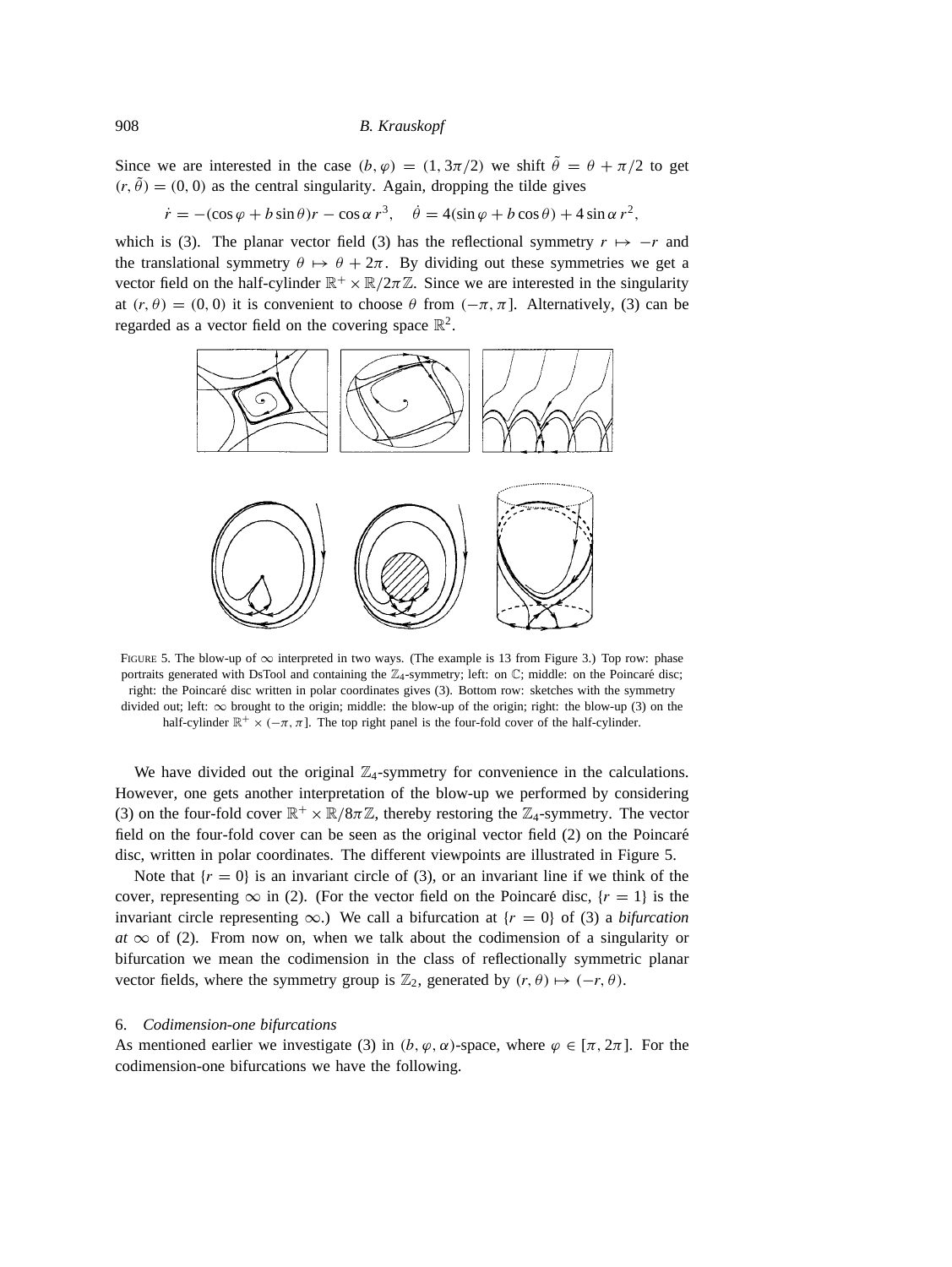THEOREM 3. *There are the following surfaces of codimension-one bifurcations of (3) on the invariant circle*  $\{r = 0\}$ *. (For the notation see Table 1.)* 

- (a) *A surface*  $S^{\infty}$  *of saddle-node bifurcations, given by*  $b = |\sin \varphi|$ *. The equilibria at*  ${r = 0}$  *occur for*  $b > |\sin \varphi|$ *.*
- (b) *A surface*  $\ln^{\infty}$  *of pitchfork bifurcations, given by*  $b = 1$ *. This surface is divided into two parts by the lines*  $\alpha = \varphi - \pi \pm \pi/2$ *, where*  $\theta^{\infty}$  *intersects the surfaces*  $S_1$  *and*  $S_2$ *. A pitchfork bifurcation for the part where*  $\alpha \in (\varphi - \pi - \pi/2, \varphi - \pi + \pi/2)$  *yields equilibria outside the invariant circle for* b < 0*, for the other part it yields equilibria outside the invariant circle for*  $b > 0$ *. For*  $\varphi = 3\pi/2$  *the pitchfork bifurcation is transcritical.*
- (c) *A surface*  $\odot^{\infty}$  *of Hopf bifurcations, that is, of limit cycle bifurcations at*  $\{r = 0\}$ *, given by*  $\varphi = 3\pi/2$ ,  $b \in (0, 1)$ *. This surface is divided into two parts by the lines*  $\alpha = \pm \pi/2$ , where the system has infinitely many closed orbits. For  $\alpha \in (-\pi/2, \pi/2)$ *the Hopf bifurcation is supercritical and for*  $\alpha \in (-\pi, -\pi/2) \cup (\pi/2, \pi)$  *it is subcritical.*

*Proof.* (a) For  $\{r = 0\}$  there are equilibria if  $|\sin \varphi/b| \leq 1$ . Consequently, saddle-node bifurcations occur for  $b = |\sin \varphi|$ .

(b) There is a pitchfork bifurcation at  ${r = 0}$  if there is an equilibrium with a neutral direction. This is the case if we have for some  $\theta$  that

$$
\cos \theta = \frac{-\sin \varphi}{b}
$$
 and  $\sin \theta = \frac{-\cos \varphi}{b}$ .

Taking the sum of the squares of the above equation gives

$$
b^2 = \sin^2 \varphi + \cos^2 \varphi = 1
$$

and we conclude that  $b = 1$  since  $b \in \mathbb{R}^+$ .

The intersection with the surfaces  $S_1$  and  $S_2$  is immediate. This gives the partition of t<sup>∞</sup> into the two parts as stated; compare the circle construction in [**Kra94b**].

Suppose that  $\varphi \in [\pi, 3\pi/2)$  and  $b < 1$ . Keeping in mind that  $\cos \varphi < 0$ , this gives for the bifurcating equilibrium  $\theta_0$  on the invariant circle  $\{r = 0\}$ ,

$$
\cos\varphi + b\sin\theta_0 = \cos\varphi + b\sqrt{1-\cos^2\theta_0} = \cos\varphi + \sqrt{b^2 - \sin^2\varphi} < 0.
$$

This shows that  $\theta_0$  is repelling for  $b < 1$  and  $\varphi \in [\pi, 3\pi/2)$ , and analogously one shows that  $\theta_0$  is attracting for  $b > 1$  and  $\varphi \in [3\pi/2, 2\pi)$ . We conclude that along the line  $\varphi = 3\pi/2$  the pitchfork bifurcation is transcritical.

(c) For  $\varphi = 3\pi/2$  we have

$$
\dot{r} = -b\sin\theta\,r - \cos\alpha\,r^3, \quad \dot{\theta} = 4(b\cos\theta - 1) + 4\sin\alpha\,r^2. \tag{6}
$$

Provided  $b < 1$  there are no equilibria on the invariant circle. The difficulty is that  $\hat{\theta}$ depends on  $\theta$ . This is different from the trivial example in §4, where the Hopf bifurcation at  $\infty$  could be completely analysed by bringing  $\infty$  to the origin. In the present situation one needs to calculate the coefficients of the Poincare map on a section perpendicular ´ to the invariant circle. We use the results in [**BR93**], where a criterion is given for a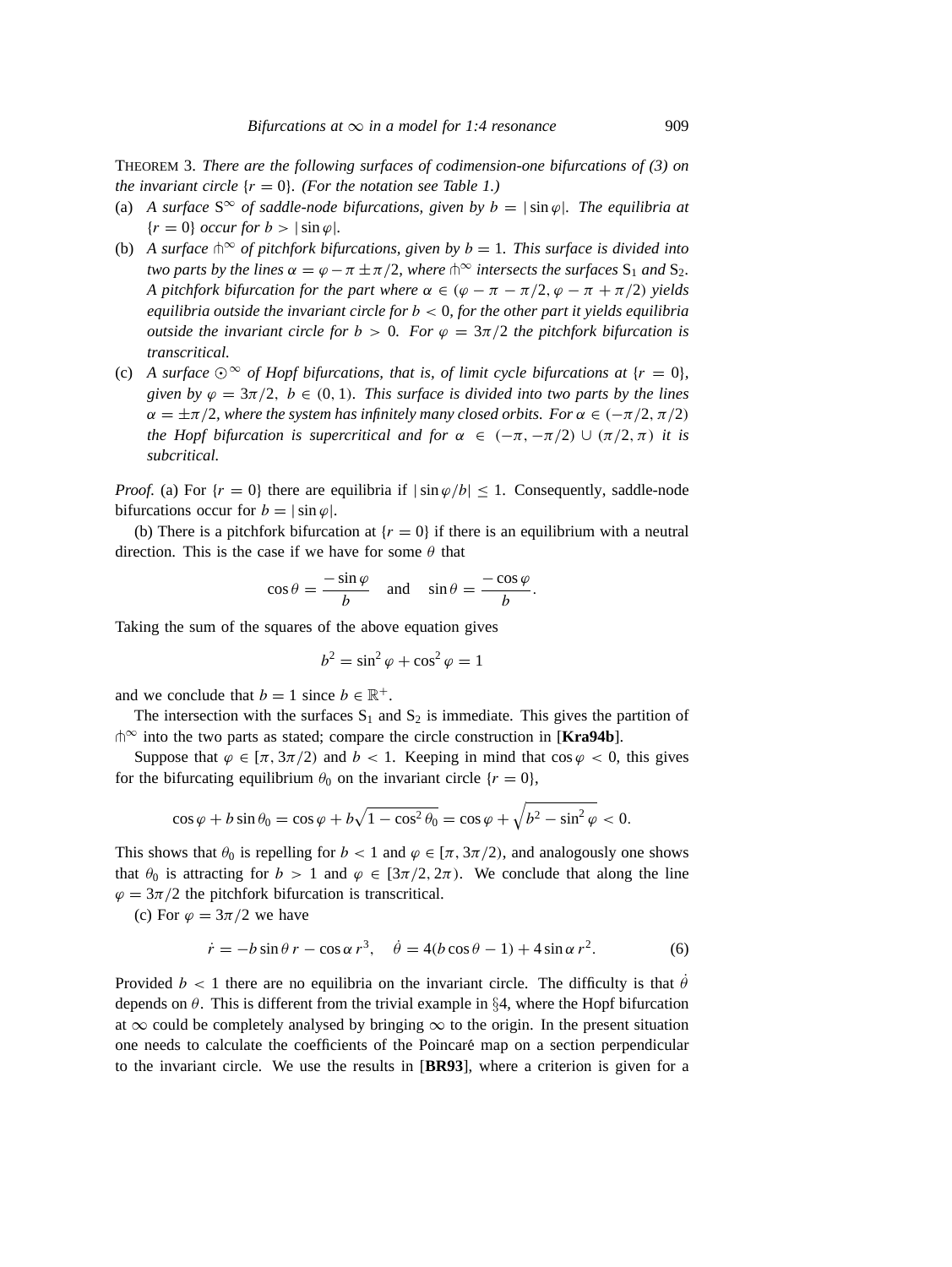generic bifurcation of a limit cycle in a system like (6). Using the notation from [**BR93**] we write  $dr/d\theta = \alpha_1 r + \alpha_2 r^2 + \alpha_3 r^3 + \cdots$  and conclude from (6) that

$$
\alpha_1 = \frac{-b\sin\theta}{4(b\cos\theta - 1)}, \quad \alpha_2 = 0, \quad \alpha_3 = \frac{-\cos\alpha}{4(b\cos\theta - 1)} + \frac{b\sin\alpha\sin\theta}{4(b\cos\theta - 1)^2}.
$$

We need to calculate the functions

$$
u_1(\theta) = \exp\left(\int_0^{\theta} \alpha_1(\tau) d\tau\right) = \left(\frac{1 - b \cos \theta}{1 - b}\right)^{1/4}
$$
  

$$
u_2(\theta) = u_1(\theta) \int_0^{\theta} \alpha_2(\tau) u_1(\tau) d\tau \equiv 0,
$$

,

and

$$
u_3(\theta) = u_1(\theta) \int_0^{\theta} (2\alpha_2(\tau)u_2(\tau) + \alpha_3(\tau)u_1^2(\tau)) d\tau.
$$

This gives

$$
u_1(2\pi) = 1, \quad u_2(2\pi) = 0
$$

and

$$
u_3(2\pi) = \frac{\cos \alpha}{4\sqrt{1-b}} \int_0^{2\pi} \frac{d\tau}{(1-b\cos \tau)^{1/2}}.
$$

The sign of  $u_3(2\pi)$  is determined by the sign of  $\cos \alpha$  and the result follows from Theorem 2.1 of [**BR93**], the criterion for the generic limit cycle bifurcation. There are infinitely many closed orbits for  $\alpha = \pm \pi/2$ , since this is the Hamiltonian case of (2). We remark that in this case we have  $\dot{\theta} = 4((b \cos \theta - 1) \pm r^2)$ , which allows us to check if the closed orbits occur near the invariant circle  $\{r = 0\}$  or not by considering the zeros for small r. For  $b < 1$  there are infinitely many closed orbits near  $\{r = 0\}$  and for  $b > 1$ there are none near  $\{r = 0\}$ .

*Remark 4.* We denote the surfaces in Theorem 3 by  $S^{\infty}$ ,  $\phi^{\infty}$  and  $\odot^{\infty}$  to indicate that we think of them as bifurcations at  $\infty$  of (2). We call the limit cycle bifurcation along  $\degree$  a Hopf bifurcation at  $\infty$ , because we think of  $\infty$  as a point in terms of the original problem.

*Remark 5.* The surfaces  $\uparrow \infty$  and  $\odot \infty$  are part of the bifurcation set and lead to boundary curves in the (b,  $\varphi$ )-plane of (2); compare Figure 2. Note that the surface  $\odot^{\infty}$  is nonlocal (in the sense that it is not given by conditions on equilibria), but that it has an analytic expression.

The surface  $S^{\infty}$  is *not* part of the bifurcation set and does not lead to a boundary curve in the (b,  $\varphi$ )-plane of (2). This is so because a saddle-node bifurcation at  $\infty$  does not change the equivalence type of a phase portrait in the phase space  $\mathbb C$  of (2).

## 7. *The singularities for*  $b = 1$ ,  $\varphi = 3\pi/2$

Already from Theorem 3 it is clear that the line  $b = 1$ ,  $\varphi = 3\pi/2$ ,  $\alpha \in (-\pi, \pi]$  is interesting since it is the intersection of the surfaces  $S^{\infty}$ ,  $\mathbb{h}^{\infty}$  and  $\odot^{\infty}$ . Furthermore, several surfaces of the bifurcation set accumulate on it; see Figure 1. From theoretical and numerical results we get the following.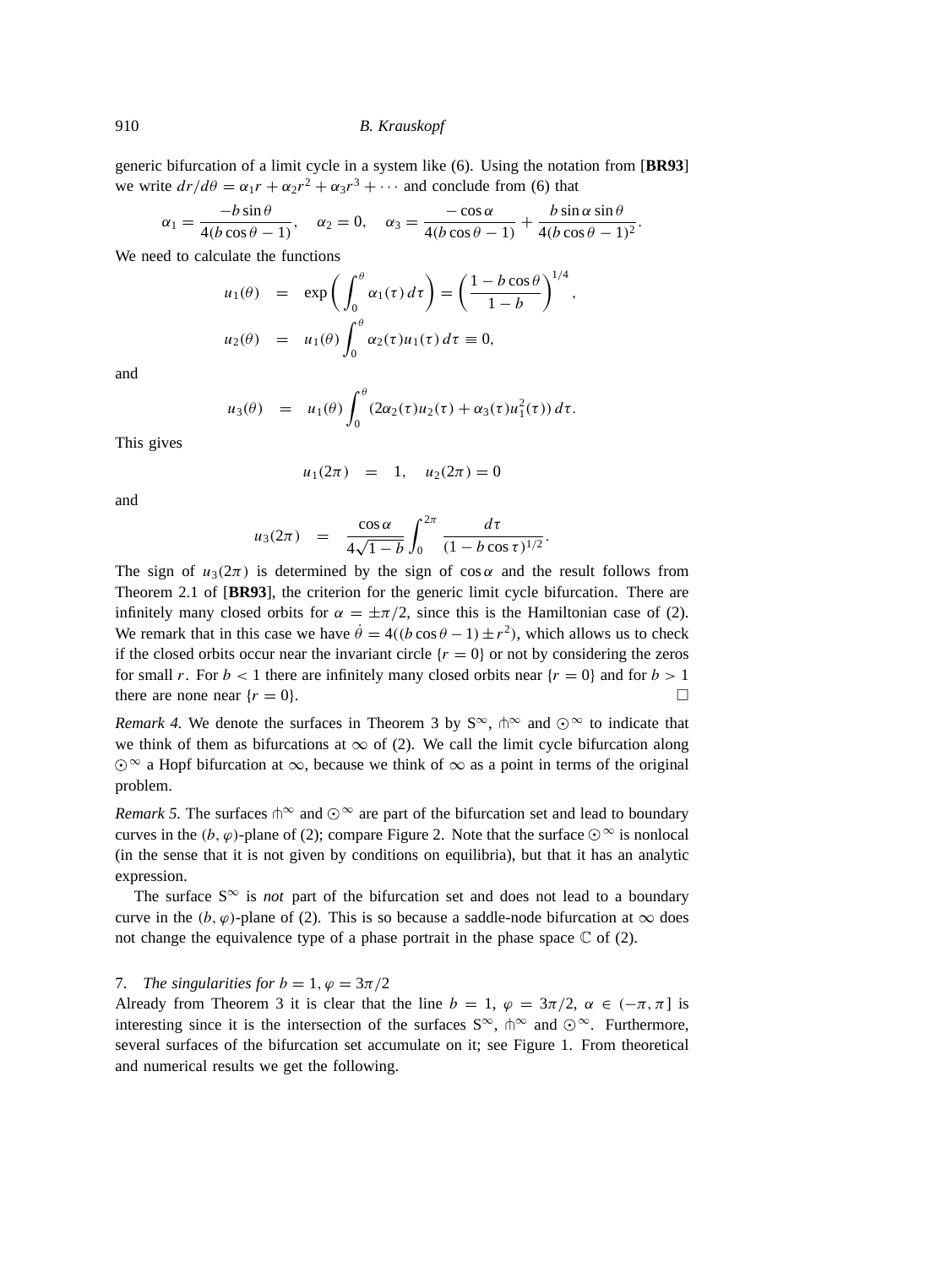OBSERVATION 6. *For*  $b = 1$ ,  $\varphi = 3\pi/2$  *and any*  $\alpha$  *the point*  $(r, \theta) = (0, 0)$  *is an equilibrium of system (3) with zero Jacobian, that is*

$$
D_{1,3\pi/2,\alpha}(0,0) = \begin{pmatrix} 0 & 0 \\ 0 & 0 \end{pmatrix}.
$$

*Furthermore, we have the following:*

- (a) *for*  $\alpha \notin \{0, \pm \pi/2, \pi\}$  *the singularity is of at least codimension two;*
- (b) *for*  $\alpha \in \{0, \pi\}$  *the singularity is of at least codimension three;*
- (c) *for*  $\alpha = \pm \pi/2$  *the system has infinitely many closed orbits.*

*Remark 7.* The sign of  $cos \alpha$  in (3) can be reversed by the coordinate change  $(r, \tilde{\theta}, b, \tilde{\varphi}, \tau) = (r, -\theta, b, 3\pi/2 - \varphi, -t)$ . As a consequence we can restrict our attention to the case  $\cos \alpha \ge 0$ , that is, to  $\alpha \in [-\pi/2, \pi/2]$ .



FIGURE 6. The degenerate phase portraits of the vector field (3) on the cylinder for  $b = 1$  and  $\varphi = 3\pi/2$ .

The idea in the remainder of this section is to show that the singularities of Observation 6 unfold versally in (3). To give an idea of these singularities Figure 6 shows phase portraits of (3) for  $b = 1$ ,  $\varphi = 3\pi/2$  and varying  $\alpha$  grouped around the circle  $e^{i\alpha}$ .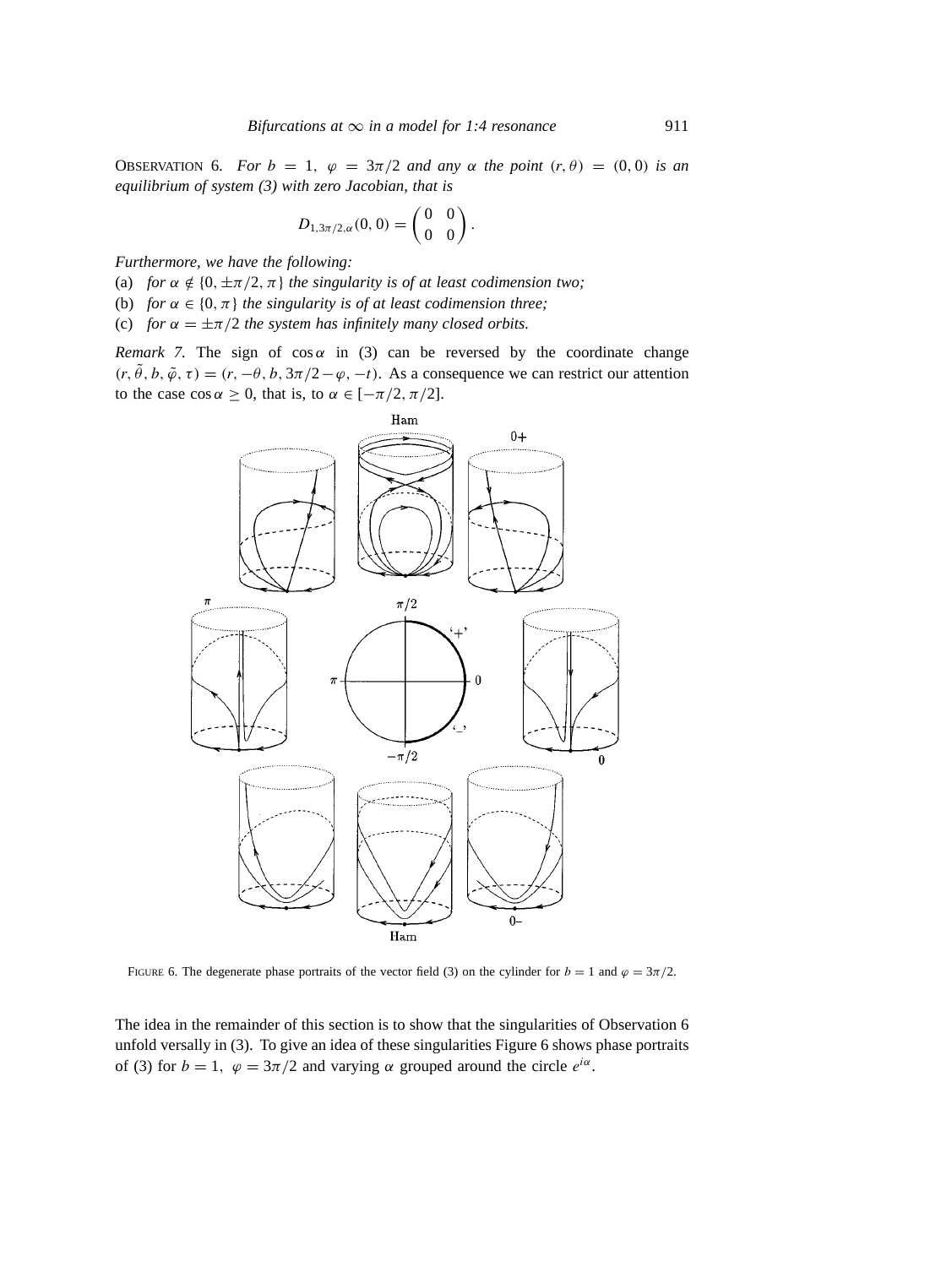First we unfold the singularities of Observation 6(a). We regard  $\alpha$  as a constant and  $(b, \varphi)$  as the unfolding parameters. (This exchange in the roles between  $\alpha$  and  $(b, \varphi)$ ) constitutes another justification to give up the original distinction between parameters and constants.) It turns out that unfoldings for two different values of  $\alpha$  from one of the intervals ( $-\pi/2$ , 0) and (0,  $\pi/2$ ) are equivalent. Hence, there are exactly two different cases, which we denote case '−' and case '+', respectively, depending on the sign of sin  $\alpha$ . We show that these singularities unfold versally in the parameters b and  $\varphi$ , when one restricts to phenomena that occur in a neighborhood of the singularity  $(r, \theta) = (0, 0)$ . In particular, the singularities are indeed of codimension two. Furthermore, we discuss how global phenomena, such as limit cycles and heteroclinic connections, tend to a limit as  $(b, \varphi)$  tends to  $(1, 3\pi/2)$ .

The next question we tackle is the unfolding of the singularity for  $\alpha = 0$ , which gives the connection between case '−' and case '+'. The point  $b = 1$ ,  $\varphi = 3\pi/2$ ,  $\alpha = 0$  is an organizing center: arbitrarily close to it one finds all regions of phase portraits (where the transformation  $(z, t) \mapsto (\bar{z}, -t)$  is taken into account). We give an unfolding of this singularity in the parameters  $(b, \varphi, \alpha)$ , where we again restrict to phenomena that occur in a neighborhood of  $(r, \theta) = (0, 0)$ . Together with numerical data on global phenomena this gives a complete picture of the organizing center.

Note that the Hamiltonian lines  $\varphi = 3\pi/2$  and  $\alpha = \pm \pi/2$  are fixed under the symmetry  $(z, t) \mapsto (\bar{z}, -t)$ . This is why the structure of the bifurcation set around the points  $b = 1$ ,  $\varphi = 3\pi/2$ ,  $\alpha = \pm \pi/2$  is immediate from this symmetry and the knowledge of case '−' and case '+', respectively. The Hamiltonian cases along these lines have been studied in [**Nei78**].

## 8. *Case '*−*' and case '*+*'*



FIGURE 7. Cross-sections of the bifurcation set computed by continuation with AUTO. Left: the case '−'  $(\alpha = -\pi/4$  in the computations). Right: the case '+'  $(\alpha = \pi/4$  in the computations). The curve  $\odot$  is not included since it is extremely close to  $\heartsuit$ . It is, however, present in the sketches of Figures 10 and 11. For the notation see Table 1.

In this section  $\alpha$  is fixed and b and  $\varphi$  are unfolding parameters. An unfolding for a given  $\alpha$  can be obtained from the bifurcation set of (2) by considering a cross-section for this value of  $\alpha$  locally around  $b = 1$ ,  $\varphi = 3\pi/2$ . Figure 7 shows cross-sections of the bifurcation set for the two cases computed by continuing the respective codimension-one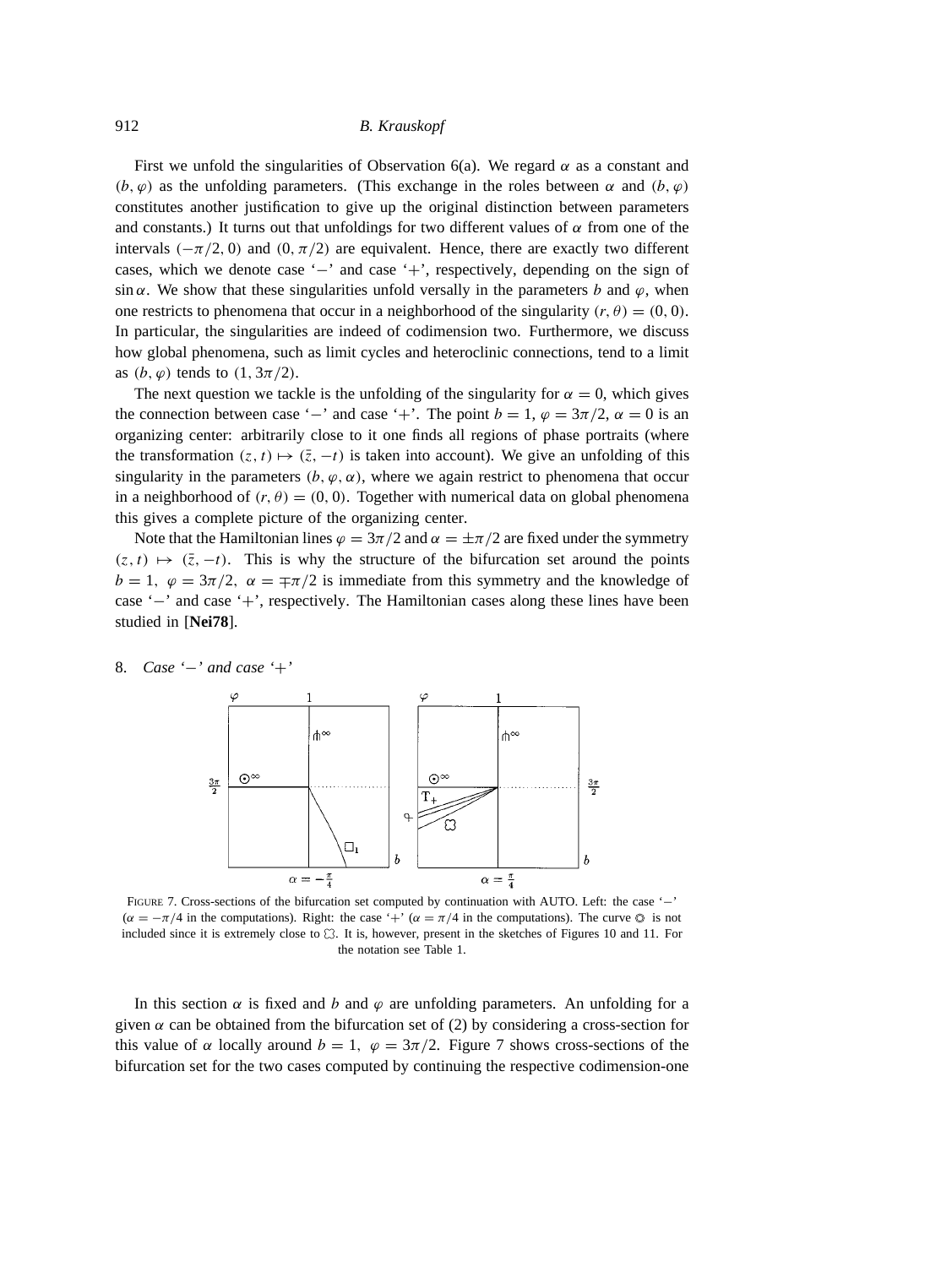bifurcations with the continuation package AUTO; see [**Doe86**]. In the calculations we used  $\alpha = -\pi/4$  for case '–', and  $\alpha = \pi/4$  for case '+'. Figure 7 illustrates how the curves  $\Box_1$ ,  $T_+$ ,  $\div$  and  $\Box$  tend to the point  $b = 1$ ,  $\varphi = 3\pi/2$ . Note that the curve  $\odot$  is very close to  $\Omega$  and is not shown in the figure. The curve  $S^{\infty}$  is not present since it is not part of the bifurcation set.

Figures 8–11 show the bifurcation diagrams for case '−' and case '+'. Typical phase portraits, calculated with DsTool (see [**BGMWW92**]), are grouped around a sketch of the bifurcation set (which now contains the curve  $S^{\infty}$ ). This is done in two different ways: by showing  $(2)$  on the Poincaré disc, and by showing  $(3)$  on the four-fold cover of the half-cylinder; compare Figure 5. The phase portraits on the Poincaré disc (the outer circle represents  $\infty$ ) give the connection with the generic phase portraits of (2) on  $\mathbb{C}$ . For the four-fold cover the angle  $\theta$  is the horizontal direction and the radial component r is the vertical direction. The invariant circle  $\{r = 0\}$ , corresponding to infinity and the boundary of the Poincaré disc, is at the bottom of the pictures. The advantage of showing (3) on the cover is that global phenomena, such as limit cycles and heteroclinic connections, are easier to see. Furthermore, it emphasizes the original  $\mathbb{Z}_4$ -equivariance.

It is in the logic of bifurcation theory to distinguish *local features*, which occur in a small neighborhood of  $(r, \theta) = (0, 0)$  for the parameters near  $b = 1$ ,  $\varphi = 3\pi/2$ , and *global features*, which do not. We first discuss the singularities for case '−' and case '+' from the local point of view. In this analysis it is not important that (3) is defined on a half-cylinder.

THEOREM 8. For any given  $\alpha \notin \{0, \pm \pi/2, \pi\}$  equation (3) is a versal unfolding in a *neighborhood of the singularity*  $(r, \theta, b, \varphi) = (0, 0, 1, 3\pi/2)$ *.* 

*Proof.* According to Remark 7 we can restrict the study to case ' $-$ ', where  $\alpha \in (-\pi/2, 0)$ , and case '+', where  $\alpha \in (0, \pi/2)$ . The idea of the proof is to show that (3) is a perturbation of a versal unfolding of a reflectionally equivariant planar vector field with Jacobian equal to zero. These unfoldings can be found, for example, in [**AAIS86**, **CLW94**, **GH86**].

In a small neighborhood of the singularity we may use the Taylor series expansions for  $\cos \theta$  and  $\sin \theta$  in (3). Ordering in powers of r and  $\theta$  yields

$$
\dot{r} = -\cos\varphi \, r - br\theta - \cos\alpha \, r^3 + O(|r, \theta|^4), \quad \dot{\theta} = 4(\sin\varphi + b) + 4\sin\alpha \, r^2 - 2b\theta^2 + O(\theta^4),\tag{7}
$$

giving the singularity

$$
\dot{r} = -br\theta - \cos\alpha r^3 + O(|r, \theta|^4), \quad \dot{\theta} = 4\sin\alpha r^2 - 2b\theta^2 + O(\theta^4).
$$

The last equation is a special case of Equation (7.4.2) in [**GH86**, p. 377] with  $a_1 = -b$ ,  $a_2 = -\cos \alpha$ ,  $a_3 = 0$ ,  $b_1 = 4 \sin \alpha$ ,  $b_2 = -2b$ ,  $b_3 = b_4 = 0$ . This system is two-determined since  $a_1, b_1, b_2 \neq 0$  and  $b_2 - a_1 = -b \neq 0$  (compare [**Ta74a**]) and is equivalent to the normal form

$$
\dot{r} = -\frac{1}{2}r\theta, \quad \dot{\theta} = \pm r^2 - \theta^2. \tag{8}
$$

In the following lines we check that  $(7)$  is a versal unfolding by calculating the unfolding parameters. Rescaling time  $\tau = 2t$  and plugging in the Taylor series expansions of sin  $\varphi$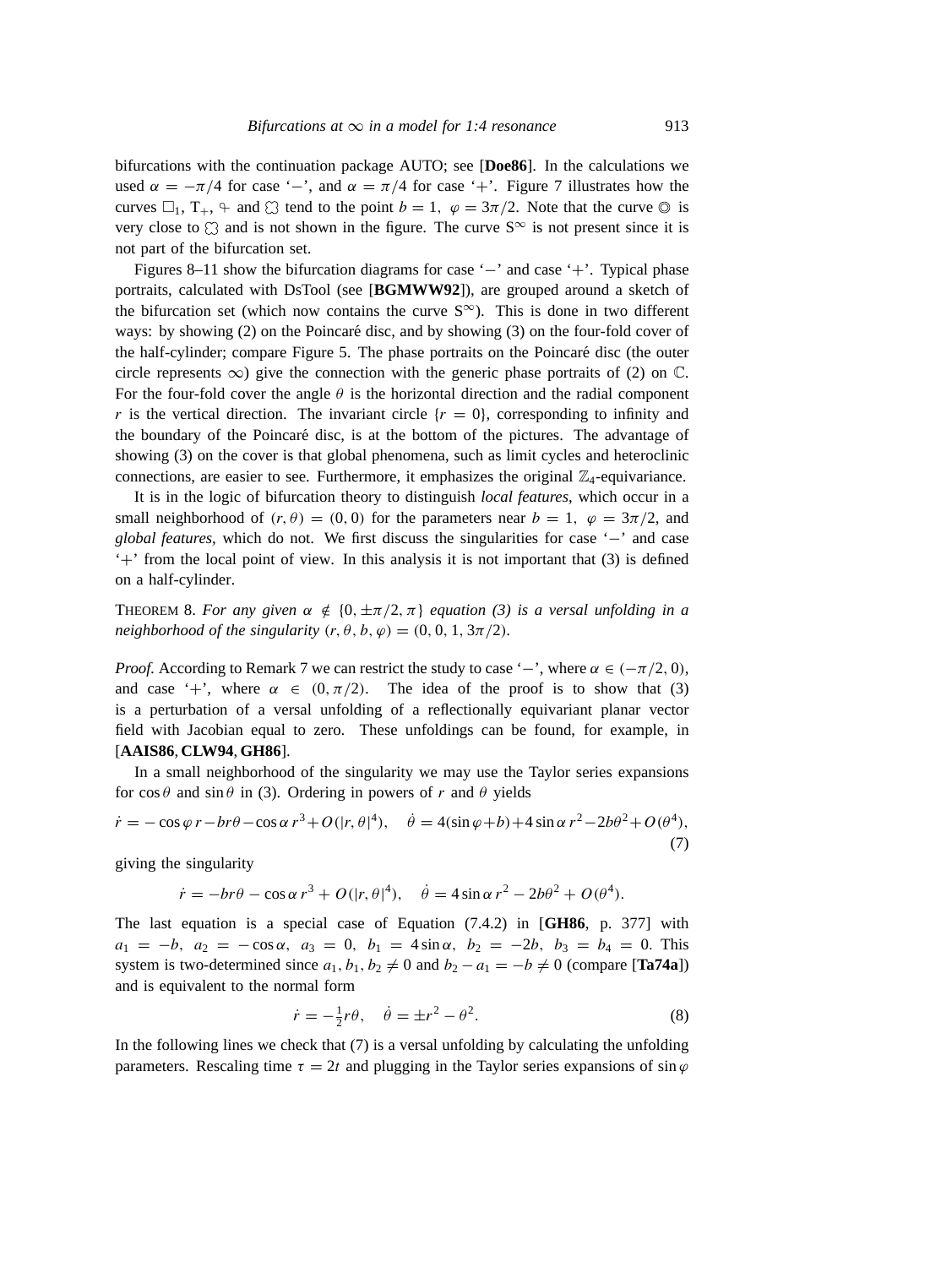

FIGURE 8. The bifurcation diagram of (2) for the case ' $-$ ' ( $\alpha = -\pi/4$  in the computations). The phase portraits are shown on the Poincaré disc to illustrate the bifurcations at  $\infty$ , represented by the outer circle.

and cos  $\varphi$  around  $\varphi = 3\pi/2$  gives

$$
\dot{r} = \frac{1}{2} \left( \left( \varphi - \frac{3\pi}{2} \right) - \left( \varphi - \frac{3\pi}{2} \right)^3 / 6 + \cdots \right) r - \frac{1}{2} b r \theta - \frac{1}{2} \cos \alpha r^3 + O(|r, \theta|^4)
$$
  

$$
\dot{\theta} = 2 \left( (b - 1) + \left( \varphi - \frac{3\pi}{2} \right)^2 / 2 - \cdots \right) + 2 \sin \alpha r^2 - b \theta^2 + O(\theta^4).
$$

Setting  $\mu_1 = (\varphi - 3\pi/2)/2$  and  $\mu_2 = 2(b - 1) + 4\mu_1^2$  gives

$$
\dot{r} = \mu_1 r - \frac{1}{2} r \theta - \frac{1}{2} \cos \alpha r^3 + O(\mu_1^3 r, \mu_2 r \theta, \mu_1^2 r \theta, |r, \theta|^4) \n\dot{\theta} = \mu_2 + 2 \sin \alpha r^2 - \theta^2 + O(\mu_1^4, \mu_2 \theta^2, \mu_1^2 \theta^2, \theta^4).
$$
\n(9)

Rescaling  $\tilde{r} = \sqrt{|2 \sin \alpha|} r$  for given  $\alpha \neq 0$  yields, after dropping the tilde,

$$
\dot{r} = \mu_1 r - \frac{1}{2} r \theta - \frac{1}{4} |\cot \alpha| r^3 + O(\mu_1^3 r, \mu_2 r \theta, \mu_1^2 r \theta, |r, \theta|^4)
$$
  

$$
\dot{\theta} = \mu_2 + \pm r^2 - \theta^2 + O(\mu_1^4, \mu_2 \theta^2, \mu_1^2 \theta^2, \theta^4),
$$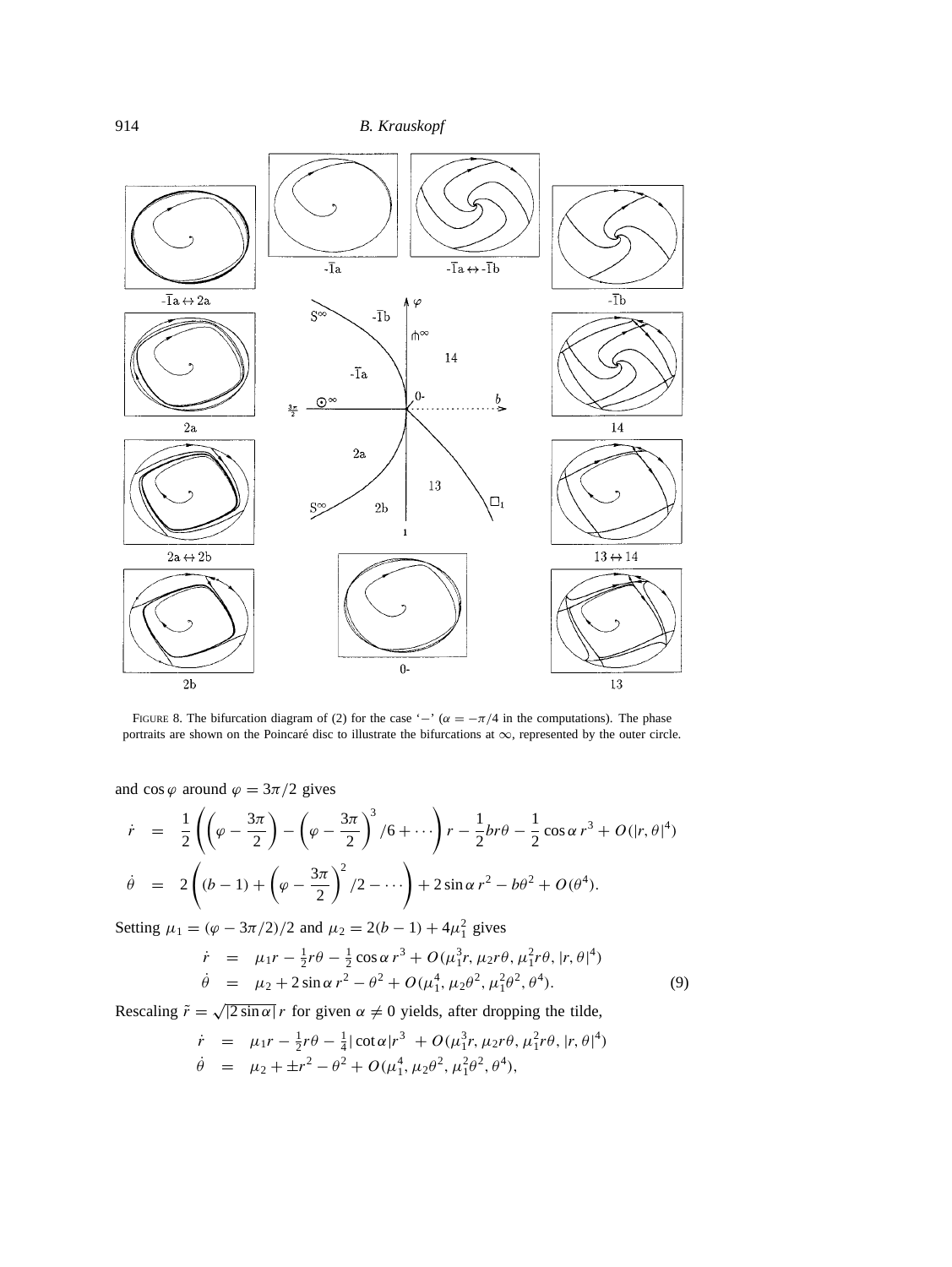*Bifurcations at*  $\infty$  *in a model for 1:4 resonance* 915



FIGURE 9. The bifurcation diagram of (3) for the case '−',  $(\alpha = -\pi/4$  in the computations). In the panels of the phase portraits,  $\theta$  is the horizontal and r the vertical direction. The lower boundary of the pictures is the invariant line  $\{r = 0\}$  representing  $\infty$ .

where  $\pm$  is the sign of  $\alpha$ . This shows that (3) is a small perturbation of the versal unfolding of (8) in a neighborhood of  $(r, \theta, b, \varphi) = (0, 0, 1, 3\pi/2)$ . Since the coefficient of  $r\theta$  is  $-\frac{1}{2}$ , only the cases IIa and IVa in Figure 7.4.1 of [GH86, p. 379] can occur, depending on the sign of  $b_1 = 4 \sin \alpha$ . In particular, all unfoldings for  $\alpha$  from  $(-\pi/2, 0)$ , and all unfoldings for  $\alpha$  from  $(0, \pi/2)$  are indeed topologically equivalent, justifying that we speak of case '−' and case '+'.

The versal unfoldings are shown in Figure 12 for case '−' and case '+'; compare the figures in [**AAIS86**, p. 26] and Figures 7.4.4. and 7.4.6. in [**GH86**, p. 384]. From a result of Żołądek one can conclude the following (see [AAIS86]). For case '−' there is no limit cycle, for case '+' there is exactly one limit cycle. (Note that we have  $|\cot \alpha| \neq 0$ .) This limit cycle is born in a Hopf bifurcation inside any characteristic neighborhood, but intersects its boundary as it grows. This must be considered a bifurcation: the vanishing of a limit cycle; see Figure 13. This bifurcation is of a local nature, globally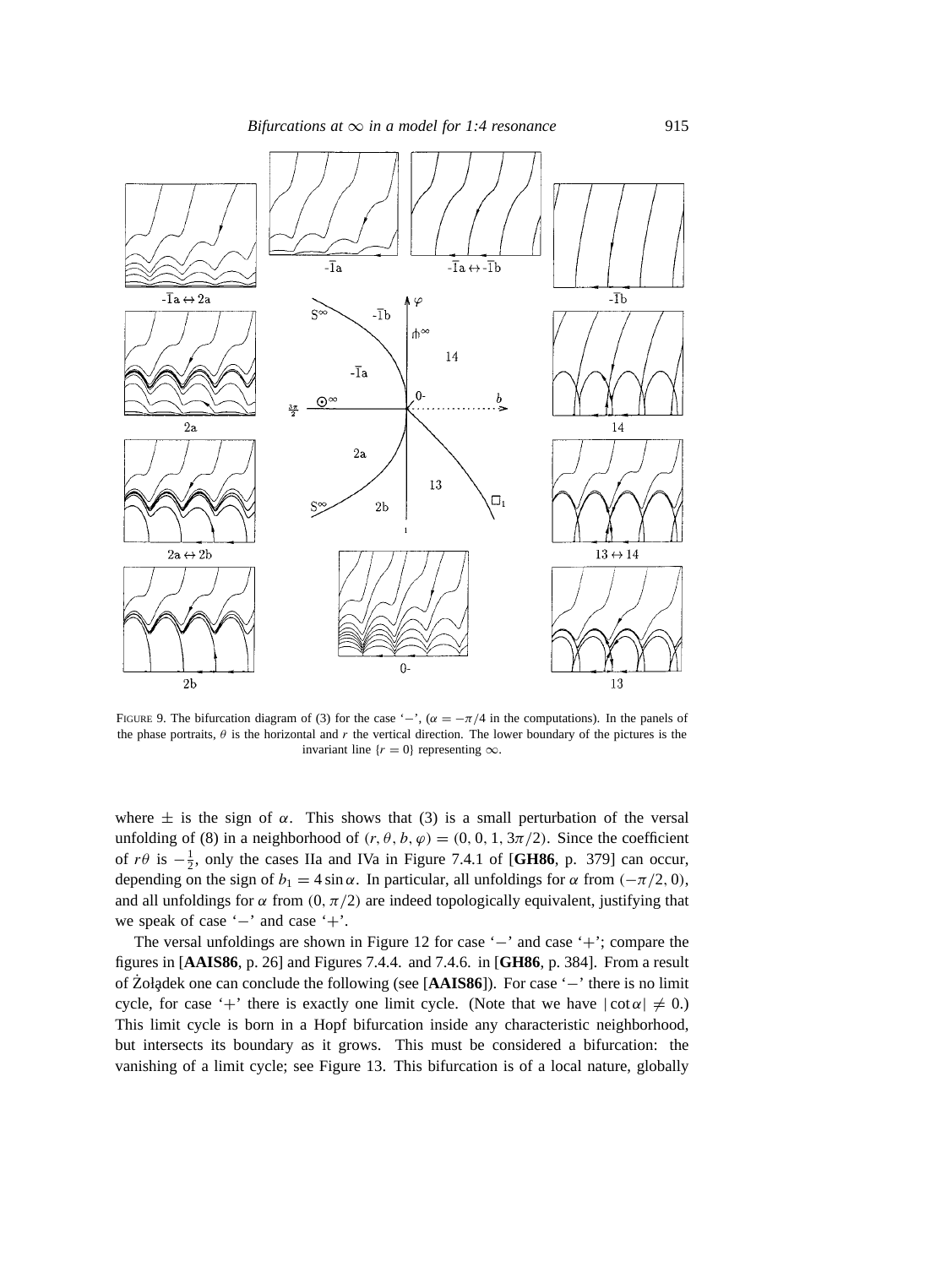

FIGURE 10. The bifurcation diagram of (2) for the case '+' ( $\alpha = \pi/4$  in the computations). The phase portraits are shown on the Poincaré disc to illustrate the bifurcations at  $\infty$ , represented by the outer circle.

it is not a bifurcation. This is a well-known kind of problem in bifurcation theory; see [**DR93**, **DRSZ91**]. There is a curve N of points in parameter space for which the circle leaves the characteristic neighborhood, provided this neighborhood has a suitable shape. In the present case a certain disc would do. In general, it is a major problem that the shape of the characteristic neighborhood can be of importance.

Theorem 8 has a drawback. Looking at Figures 8–11 makes it clear that most features of the phase portraits are global. For case '−' the saddle-node bifurcations S<sup>∞</sup> and the pitchfork bifurcations  $\ln^{\infty}$  can be found near  $(r, \theta) = (0, 0)$ . For case '+' one also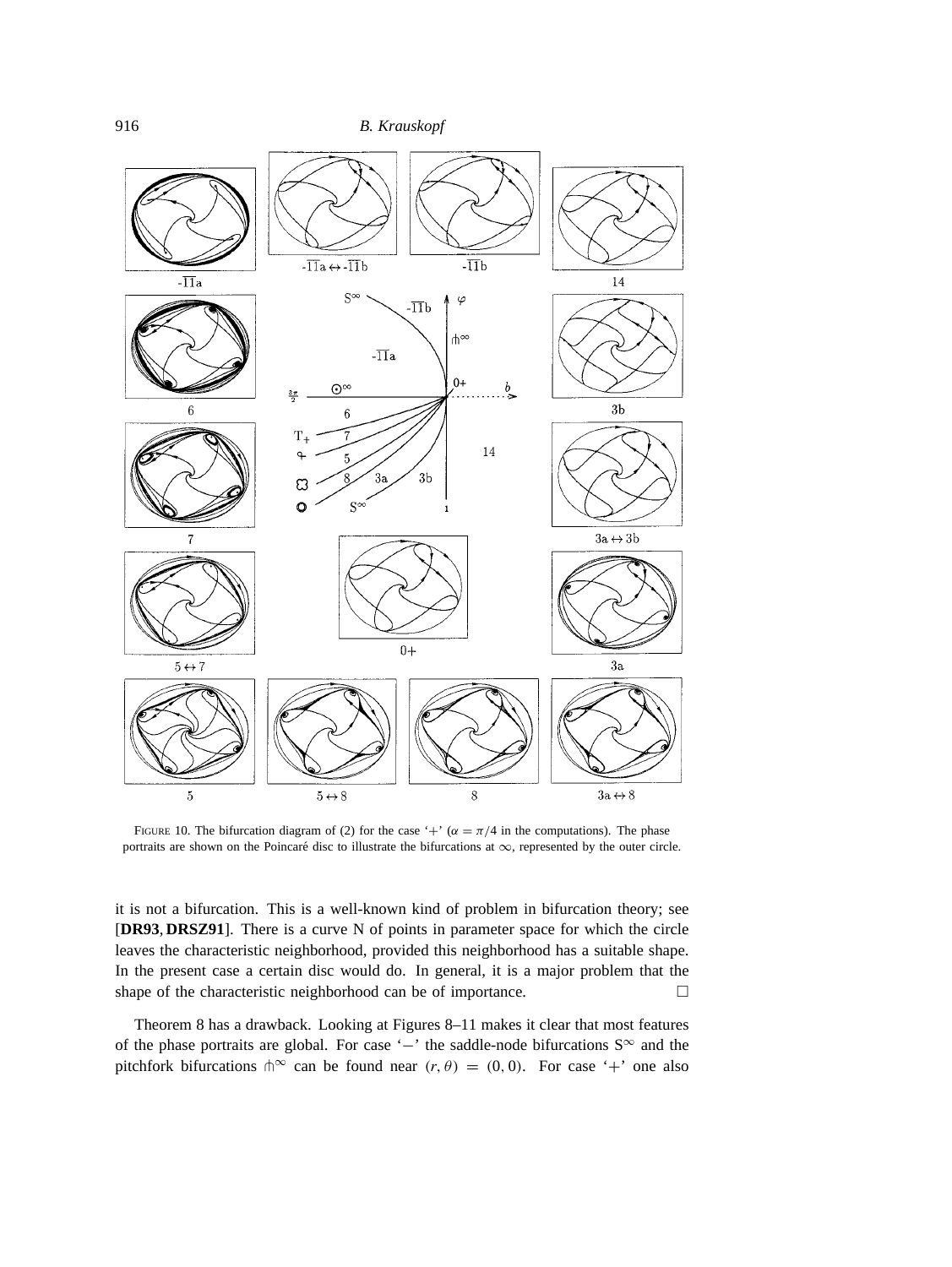

FIGURE 11. The bifurcation diagram of (3) for the case '+' ( $\alpha = \pi/4$  in the computations). In the panels of the phase portraits,  $\theta$  is the horizontal and r the vertical direction. The lower boundary of the pictures is the invariant line { $r = 0$ } representing ∞.

finds the curve  $\odot$  where the secondary equilibrium undergoes a Hopf bifurcation. The problem is that in this case there is a minimum distance (depending on  $\alpha$ ) between the invariant circle and the equilibrium furthest from the invariant circle. This means that the homoclinic connection  $\varphi$  is not visible in a small neighborhood around  $(r, \theta) = (0, 0)$ . The same holds for a limit cycle around the secondary equilibrium if it is big, that is, if it passes sufficiently close to the saddle point. However, such a limit cycle can also be small since it is born in a Hopf bifurcation of the node, which can be found arbitrarily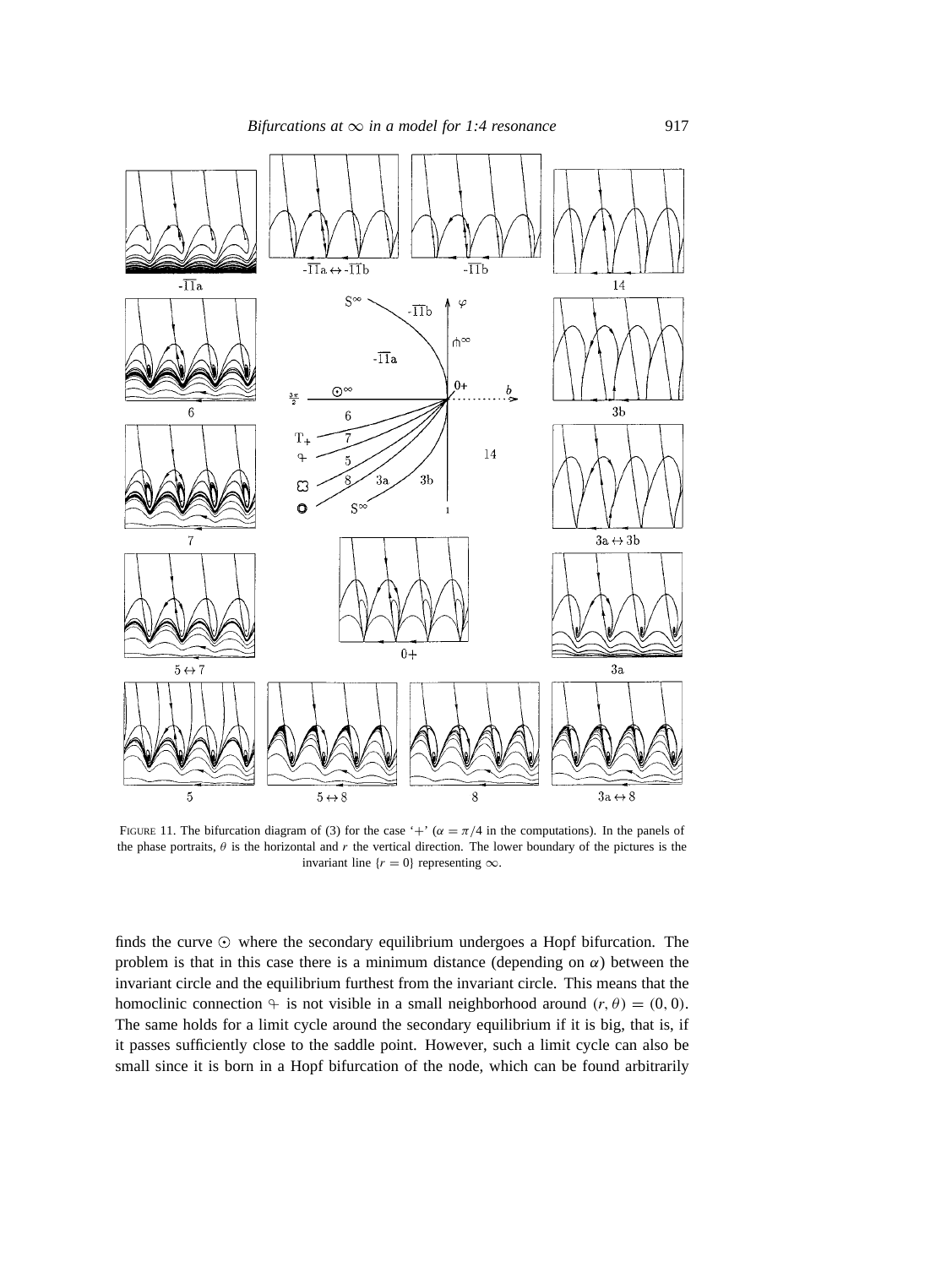

FIGURE 12. The versal unfoldings near  $(r, \theta) = (0, 0)$  as given by (10). Left: the case '−'; right: the case '+'. Note that the limit cycle intersects the boundary of the characteristic neighborhood as the curve N is crossed; compare the figures in [AAIS94, pp. 26 and GH86, pp. 384].



FIGURE 13. Left: a limit cycle is born in a Hopf bifurcation of secondary equilibria inside the characteristic neighborhood. Right: as the limit cycle grows it intersects the boundary, so that it is not detectable in the characteristic neighborhood.

close to  $(r, \theta) = (0, 0)$ . In short, some limit cycles are global and some are local, depending on the size and shape of the characteristic neighborhood under consideration; compare Figure 13.

The limit cycle bifurcating along  $\odot^{\infty}$  cannot be detected near the singularity  $(r, \theta)$  = (0, 0). This is not surprising since it goes once around the half-cylinder. The same holds for the heteroclinic connections  $\Box_1$  and  $\Box$  and the second limit cycle bifurcating from it. We call such phenomena, which are induced by the topology of the half-cylinder, *topologically global*. They need to be studied in a neighborhood of the entire invariant circle  $\{r = 0\}$ ; see §10.

We conclude this section by studying what happens to topologically global phenomena as the point  $b = 1$ ,  $\varphi = 3\pi/2$  is approached for a given  $\alpha$ . We want to see if one can find a characteristic neighborhood of the invariant circle, in which all topologically global phenomena remain, for  $(b, \varphi)$  sufficiently close to  $(1, 3\pi/2)$ . For case '−' there is exactly one limit cycle, namely the topologically global one bifurcating from the invariant circle along  $\odot^{\infty}$ . This limit cycle and the heteroclinic connection  $\square_1$ , in which it disappears, converge to the invariant circle as  $b = 1$ ,  $\varphi = 3\pi/2$  is approached. Hence, it is no problem to define a characteristic neighborhood of the invariant circle in this case.

The situation is entirely different for case  $+$ . Consider the topologically global limit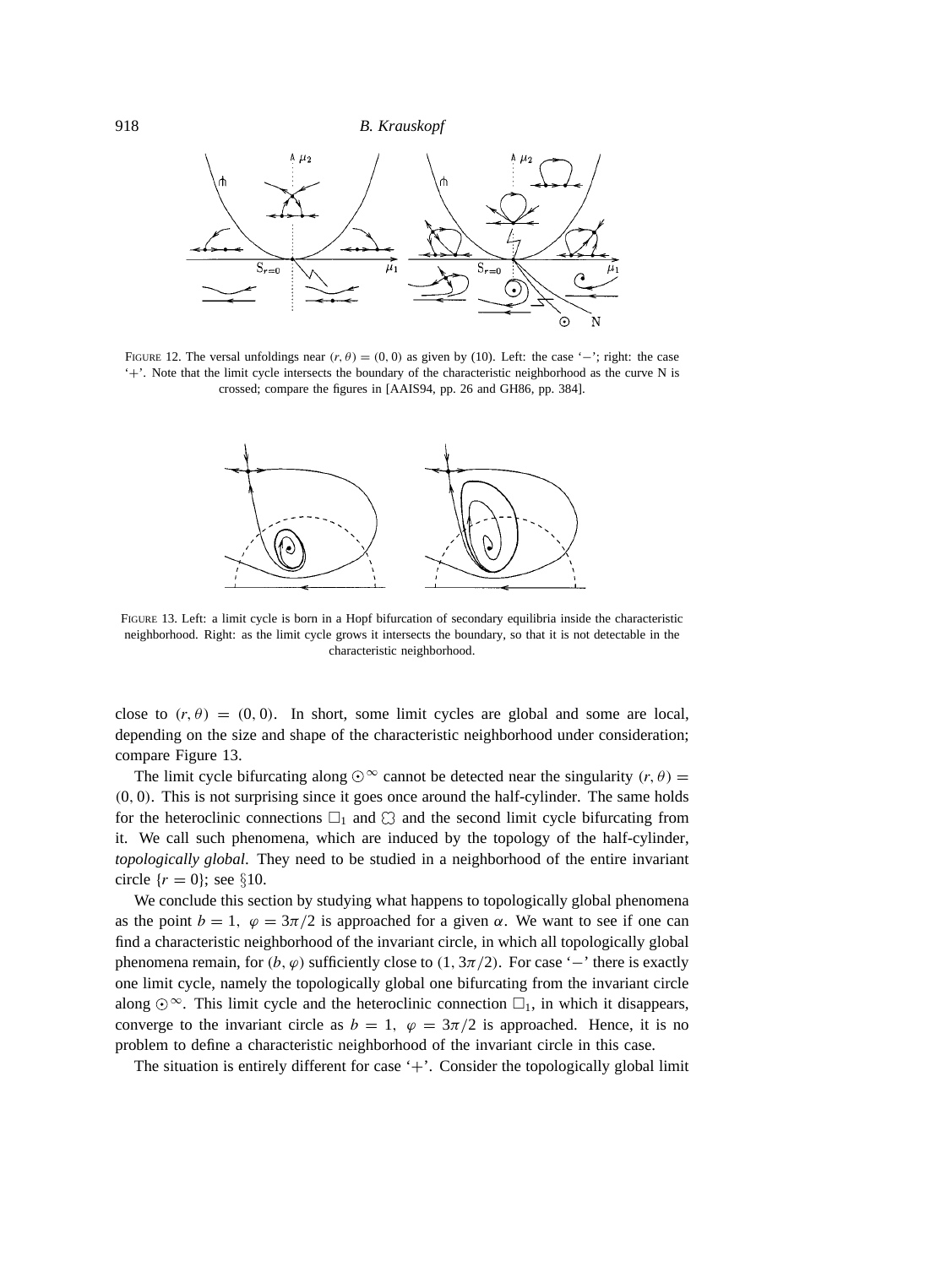cycle bifurcating from the invariant circle along  $\odot^{\infty}$ , which vanishes in the saddle-node of limit cycle bifurcation  $\circled{0}$ . The second topologically global limit cycle, with which it bifurcates, is born in the clover connection  $\mathbb{C}$ , that is, it lives close to the saddle point. Consequently, this one-parameter family of limit cycles converges to a one-parameter family of homoclinic connections of the degenerate point  $(r, \theta) = (0, 0)$ . (Any trajectory from the singularity  $(r, \theta) = (0, 0)$  to itself around the cylinder can be the limit of a topologically global limit cycle, provided the point  $b = 1$ ,  $\varphi = 3\pi/2$  is approached along a suitable curve. Such a curve can be thought of as parameter values for which the limit cycle is a given distance away from the saddle.) In particular, the limit may be far from the invariant circle, so that it is impossible to find a characteristic neighborhood of  $\{r = 0\}$ .

The reason for the difficulty of defining suitable characteristic neighborhoods, both locally around  $(r, \theta) = (0, 0)$  and around the invariant circle  $\{r = 0\}$ , comes from the fact that the saddle maintains a minimum distance from the invariant circle. This problem is overcome in the next section by studying the unfolding of the point  $b = 1$ ,  $\varphi = 3\pi/2$ ,  $\alpha = 0$  in parameter space.

#### 9. *An organizing center*

In this section b,  $\varphi$  and  $\alpha$  are parameters unfolding the singularity  $(r, \theta) = (0, 0)$ for  $b = 1$ ,  $\varphi = 3\pi/2$ ,  $\alpha = 0$ , which gives a connection between case '−' and case '+'. The bifurcation diagram near this singularity in system (3) can be obtained from the bifurcation set by considering its structure near the point  $b = 1$ ,  $\varphi = 3\pi/2$ ,  $\alpha = 0$ , which can be studied by intersecting it with a small sphere around this point. Surfaces intersect the sphere in curves, which meet in points corresponding to curves of codimension-two bifurcations in the bifurcation set. Open regions on the sphere correspond to generic phase portraits.

We give a complete description of the bifurcation diagram on this sphere based on our knowledge of the bifurcation set and numerical investigations. Since we are interested in the bifurcations close to  $(r, \theta) = (0, 0)$  we need to take the surface S<sup>∞</sup> into account, which is not part of the bifurcation set of (2). Figure 14 shows the half of the sphere that intersects the region where  $\varphi \in [\pi, 3\pi/2]$ , which we call the *cube of interest*. The dashed curves indicate where the surface  $S^{\infty}$  would intersect the bifurcation set. Figure 15 consists of three views of the sphere, where only the surfaces are drawn that are actually intersected. The sphere is shown from the exact same viewpoints in Figure 16 to give a good view of the boundary curves between the different regions of generic phase portraits.

In the last step we project the sphere stereographically onto the plane in the direction of  $\varphi$ . The half of the sphere in the cube of interest, see Figures 14 and 16 (right), is projected inside a circle, and the other half in the adjoining cube is projected outside this circle. Labeling the regions of generic phase portraits gives the bifurcation diagram depicted in Figures 17. The phase portraits of (3) are shown on the four-fold cover.

Figure 18 shows the bifurcation diagram of the original equation (2) on the projected sphere (the curve  $S^{\infty}$  is not present any more) with the generic phase portraits in the phase space C. All generic phase portraits occur, up to the transformation  $(z, t) \mapsto (\bar{z}, -t)$ .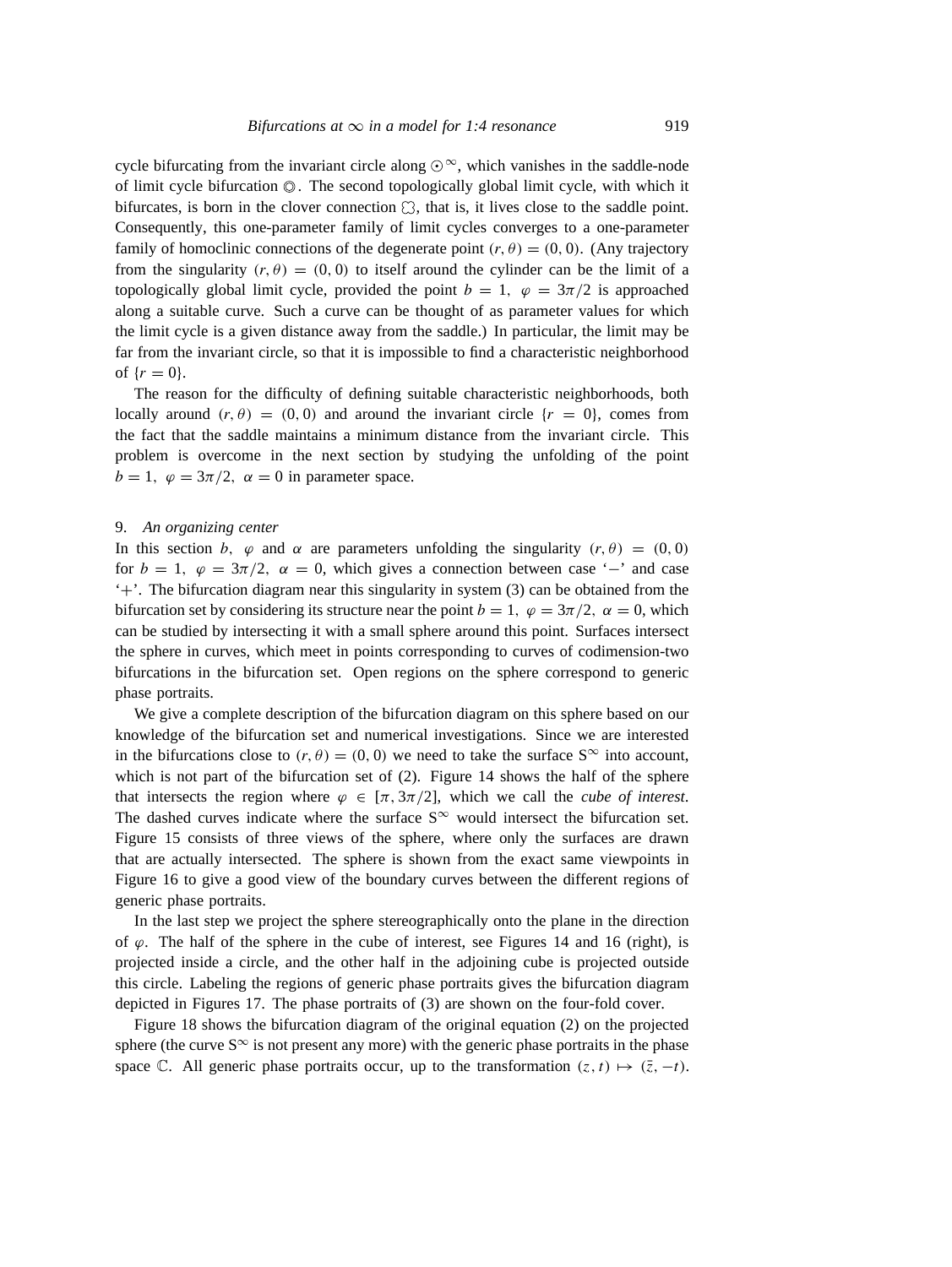(Recall that  $9 = -4$ ,  $10 = -2$ ,  $14 = -12$  and  $13 = -15$ .) Figure 18 contains all essential information about (2) in an extremely condensed form. This is why we call the point  $b = 1$ ,  $\varphi = 3\pi/2$ ,  $\alpha = 0$ , the *organizing center* of (2). We believe that understanding the organizing center constitutes a major step towards proving Conjecture 1.



FIGURE 14. The bifurcation set intersected with a sphere around the organizing center  $b = 1, \varphi = 3\pi/2$ ,  $\alpha = 0$ . Note that the surface  $\phi^{\infty}$ , given by  $b = 1$ , is not shown and that some surfaces are hidden by others. The dashed curves mark where the surface S<sup>∞</sup> of saddle-node bifurcations at  $\infty$ , which is not part of the bifurcation set, would intersect.

As in the previous section, we distinguish local features which occur in a small neighborhood of  $(r, \theta) = (0, 0)$  for the parameters near  $b = 1$ ,  $\varphi = 3\pi/2$ ,  $\alpha = 0$ , and global features which do not.

If  $\alpha$  is sufficiently small, *both* secondary equilibria occur in a given characteristic neighborhood of  $(r, \theta) = (0, 0)$ . (This can be explained in the bifurcation set by the fact that for  $\alpha = 0$  the surfaces  $\phi^{\infty}$  and  $S_1$  intersect.) A limit cycle around the secondary equilibria remains entirely in the characteristic neighborhood from its birth in the Hopf bifurcation  $T_+$  until it hits the saddle point and vanishes in the homoclinic connection  $\varphi$ .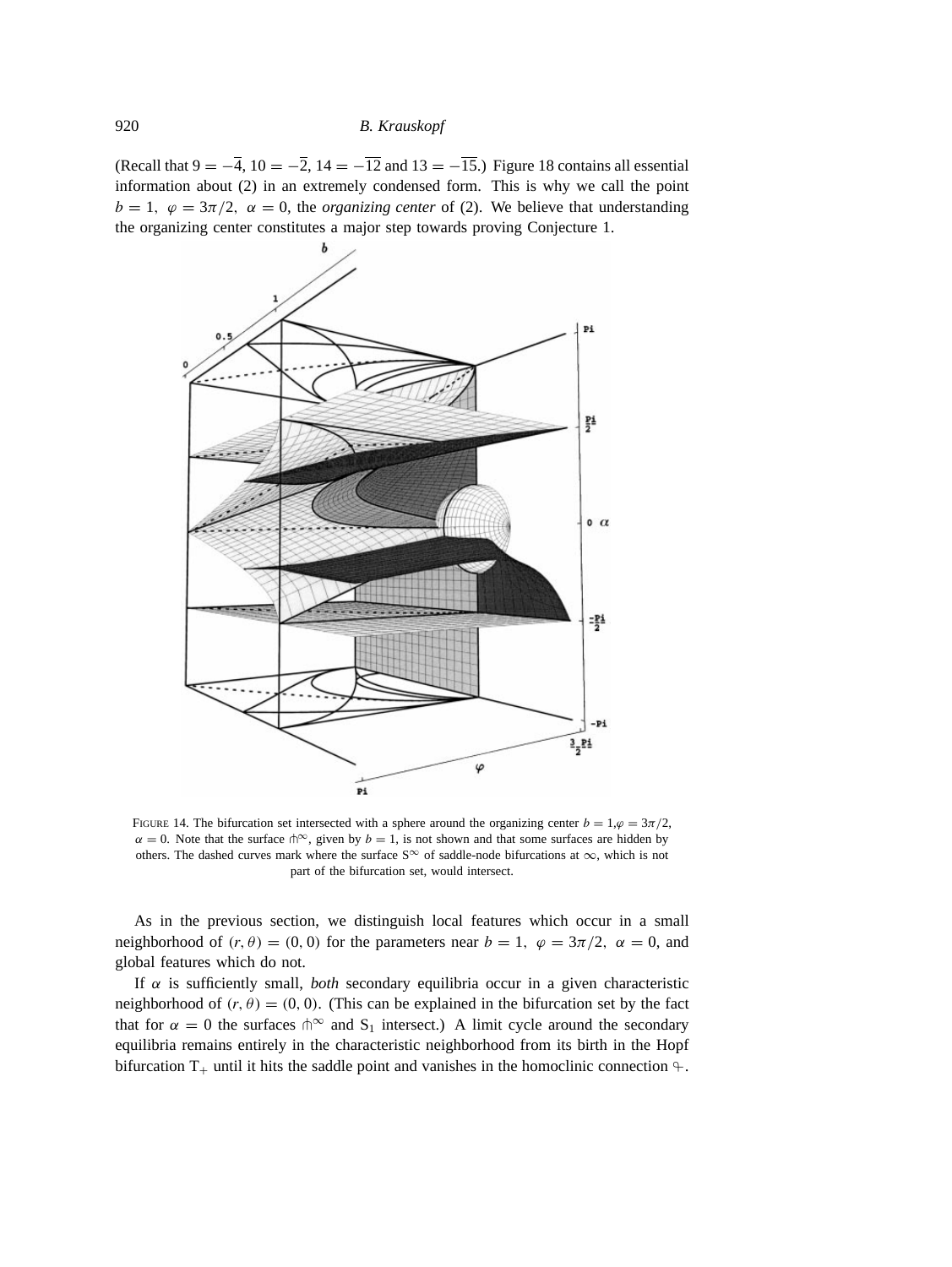

FIGURE 15. The surfaces of the bifurcation set intersecting a sphere around the organizing center  $b = 1$ ,  $\varphi = 3\pi/2$ ,  $\alpha = 0$ . To identify the viewpoints, compare Figure 14.



FIGURE 16. The curves of codimension-two bifurcations on the sphere around  $b = 1$ ,  $\varphi = 3\pi/2$ ,  $\alpha = 0$ , seen from the same viewpoints as in Figure 15.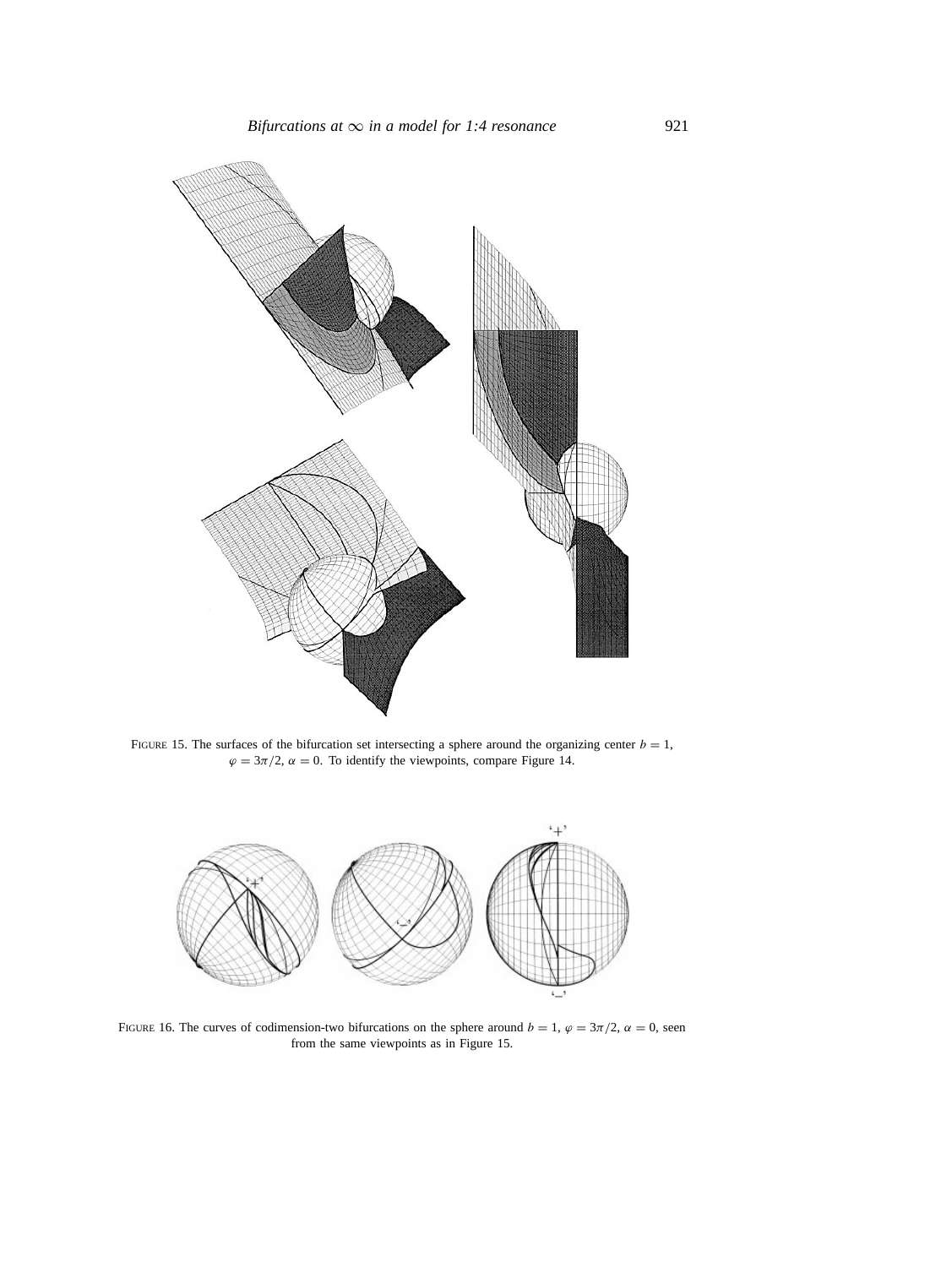

FIGURE 17. The regions of generic phase portraits of (3) on the sphere around  $b = 1$ ,  $\varphi = 3\pi/2$ ,  $\alpha = 0$ . The sketch in the middle shows the sphere of Figure 16 stereographically projected onto the  $(b, \alpha)$ -plane.

We conclude that in this setting a phenomenon is local unless it is topologically global.

As the parameters approach the point  $b = 1$ ,  $\varphi = 3\pi/2$ ,  $\alpha = 0$ , all phase portraits converge to the one depicted in panel 0 of Figure 6. In particular, all topologically global phenomena, that is, limit cycles and heteroclinic connections, converge to the invariant circle  $\{r = 0\}$ . In other words, we can define a characteristic neigborhood  $U_c$  of the invariant circle such that we have the following. It is possible to find a neighborhood  $U_p$  in parameter space of the point  $b = 1$ ,  $\varphi = 3\pi/2$ ,  $\alpha = 0$ , such that it is sufficient to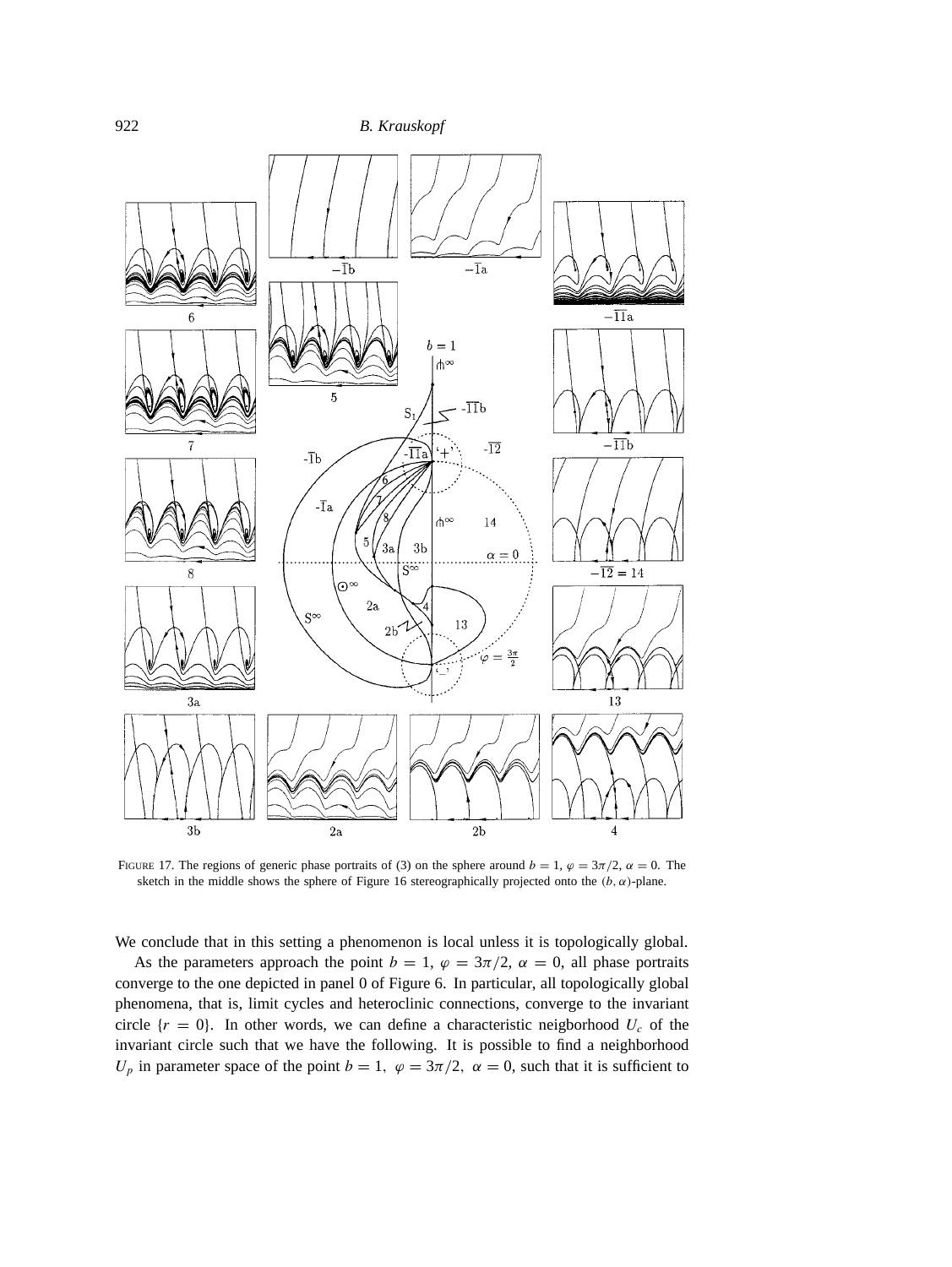

FIGURE 18. All generic phase portraits of (2) occur locally around  $b = 1$ ,  $\varphi = 3\pi/2$ ,  $\alpha = 0$ , if we take the symmetries  $(z, t) \mapsto (\bar{z}, t)$  and  $(z, t) \mapsto (\bar{z}, -t)$  into account and neglect saddle-node bifurcations at  $\infty$ . This is why we call this point an organizing center.

study (3) in  $U_c \times U_p$ . By this we mean that no topologically global phenomena, such as limit cycles and heteroclinic connections, intersect the boundary of  $U_c$  for  $(b, \varphi, \alpha) \in U_p$ .

Topologically global phenomena are discussed in the next section and we proceed by taking the local viewpoint, again neglecting the fact that (3) is defined on a halfcylinder. We want to show that (3) is a generic unfolding of the singularity giving the connection between case '−' and case '+', when the  $r^2$  term in the equation for  $\dot{\theta}$ vanishes. The problem is finding the unfolding of the corresponding singularity in the class of reflectionally equivariant planar vector fields. The codimension-three unfoldings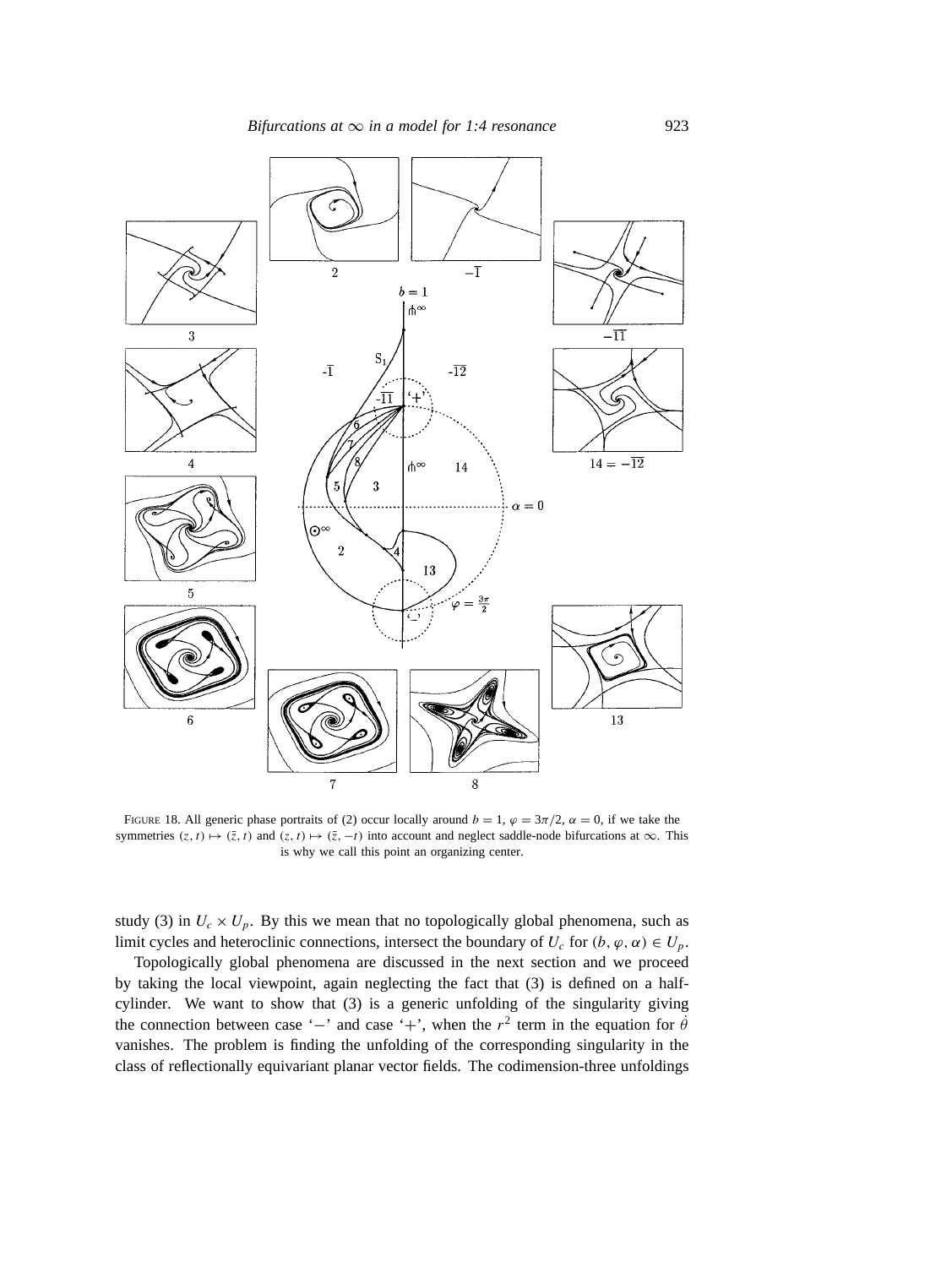of the corresponding singularity in the class of reflectionally equivariant planar vector fields are studied in [**KR96**]. Here we present the general normal form and the unfoldings needed to discuss the special case at hand.

THEOREM 9. *In the class of reflectionally symmetric planar vector fields the normal form of the unfolding of a generic codimension-three singularity given by the vanishing of the*  $r^2$  *term in (8) is* 

 $\dot{r} = \mu_1 r - ar\theta - r^3 + O(|(r, \theta)|^5), \quad \dot{\theta} = \mu_2 + \mu_3 r^2 - \theta^2 + br^4 + O(|(r, \theta)|^5)$  (10)

*in a neighborhood of*  $(r, \theta, \mu_1, \mu_2, \mu_3) = (0, 0, 0, 0, 0)$ *.* 

*The four-jet of this normal form is an unfolding in the parameters* ( $\mu_1, \mu_2, \mu_3$ ) *for fixed*  $(a, b)$  *satisfying the genericity conditions that*  $a \notin \{0, 1/2, 1\}$ ,  $b \neq 0$ ,  $a^2b \neq 1$ ,  $ab \neq 1$ ,  $(2a - 1)b \neq 1$ , and that  $(a, b)$  is off a curve  $\gamma$  in the  $(a, b)$ -plane that does not have a *parametrization but has been calculated numerically. The unfoldings are conjecturally versal for*  $a^2b \leq 1$ .

*Near*  $(a, b) = (1/2, 0)$  *the unfoldings are as shown in Figure 19 on a sphere around the central singularity as illustrated in Figure 20.*

*Sketch of the proof.* The paper [**KR96**] is entirely dedicated to the proof of this theorem, and it is the source where more details and all unfoldings can be found. Consider the two-jet in normal form (compare (8)), with general reflectionally equivariant third- and fourth-order terms

$$
\dot{r} = -ar\theta + a_{30}r^{3} + a_{12}r\theta^{2} + a_{31}r^{3}\theta + a_{13}r\theta^{3} + O(|(r, \theta)|^{5})
$$
  
\n
$$
\dot{\theta} = \theta^{2} + b_{21}r^{2}\theta + b_{03}\theta^{3} + b_{40}r^{4} + b_{22}r^{2}\theta^{2} + b_{04}\theta^{4} + O(|(r, \theta)|^{5}).
$$

By changing coordinates (compare [GH86]) to  $(X, Y, T) = (x + Axy, y + Bx^2 + Bx^2)$  $CV^2$ ,  $(1 + DY)^{-1}t$  we can remove all third-order terms except for the r<sup>3</sup> term for a suitable choice of A, B, C, D, provided  $a \neq 1$ . The second coordinate change  $(u, v) = (X + \tilde{A}X^3 + \tilde{B}XY^2, Y + \tilde{C}X^2Y + \tilde{D}Y^3)$  eliminates all fourth-order terms except for the  $X^4$  term for a suitable choice of  $\tilde{A}$ ,  $\tilde{B}$ ,  $\tilde{C}$ ,  $\tilde{D}$ , provided  $a \neq 1/2$ . The coefficient of the  $u^3$  term can be chosen to be −1 if it is generic, that is, nonzero. Using the natural unfolding in  $(\mu_1, \mu_2, \mu_3)$  the result follows.

Clearly, we need to study the four-jet

$$
\dot{r} = \mu_1 r - ar\theta - r^3, \quad \dot{\theta} = \mu_2 + \mu_3 r^2 - \theta^2 + br^4 \tag{11}
$$

in an effort to find all unfoldings. (Note that the genericity conditions  $a \neq 0$  and  $a \neq 1$ come from considering the codimension-two singularities; compare [**Ta74a**].)

We briefly discuss the singularity for  $(\mu_1, \mu_2, \mu_3) = (0, 0, 0)$  by replacing it by a circle, so that each point on the circle corresponds to the direction of a parabola; for details see [**KR96**]. The chart  $(r, \theta) = (\varepsilon, \varepsilon^2 \Theta)$  in the direction of r gives, after division by  $\varepsilon^2$ ,

$$
\dot{\varepsilon} = -\varepsilon(a\Theta + 1), \quad \dot{\Theta} = b + 2\Theta + (2a - 1)\Theta^2.
$$
 (12)

Studying this equation, one finds the appearance of two invariant parabolas for  $(2a 1/b = 1$  and a parabola of equilibria for  $a^2b = 1$ . This shows that the genericity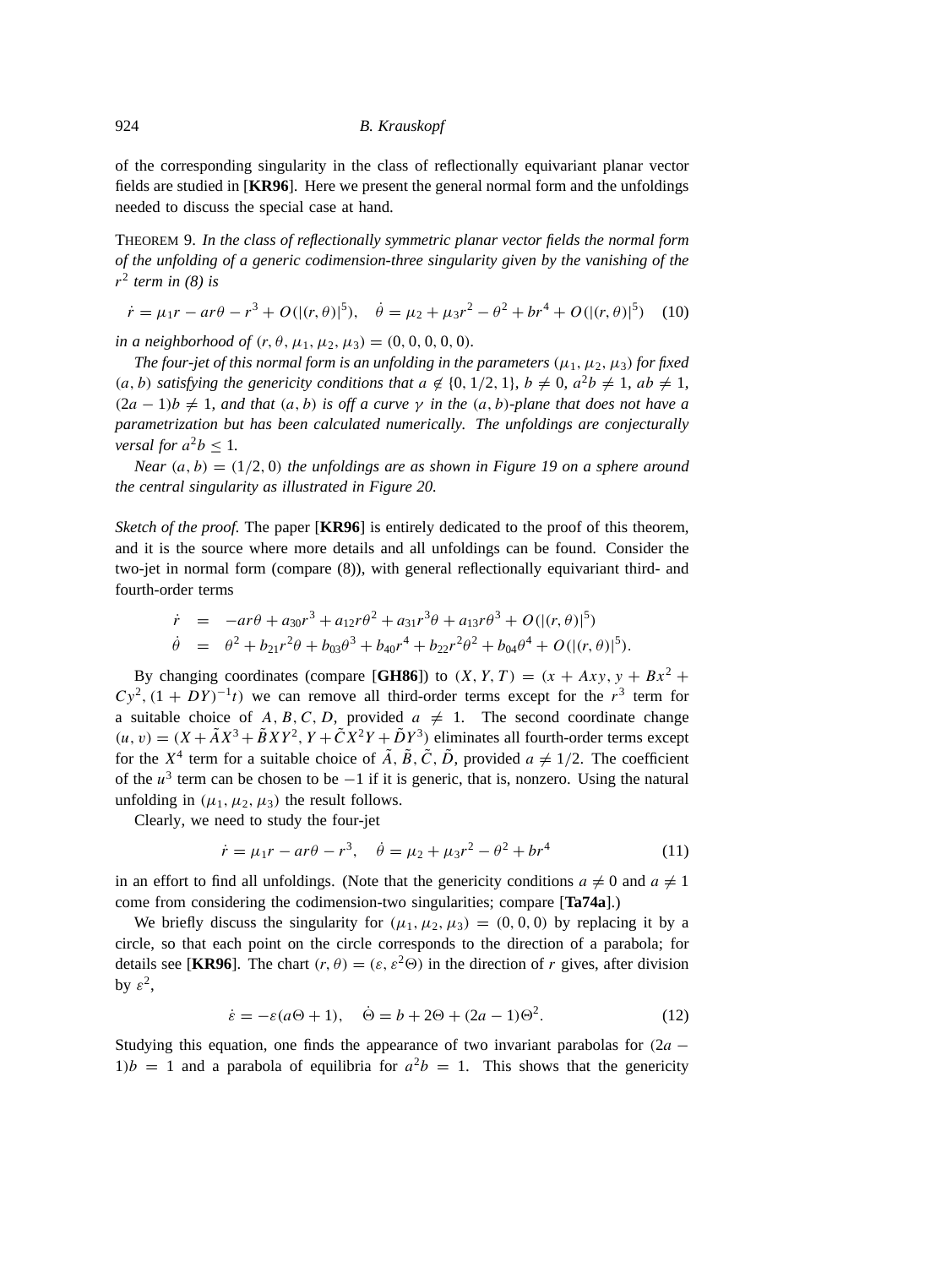

FIGURE 19. The unfolding near  $(r, \theta, \mu_1, \mu_2, \mu_3) = (0, 0, 0, 0, 0)$  for  $b \le 0$  (left) and  $b > 0$  (right) and  $a \in (0, 1)$  as given by (10) on a sphere around  $(\mu_1, \mu_2, \mu_3) = (0, 0, 0)$ . The bifurcation diagram on the left is equivalent to Figure 17 from the local point of view, which can be see by cutting the circle  $\pitchfork$  where indicated and pulling it straight.



FIGURE 20. The central singularity of (10) for  $a \in (0, 1)$ .

conditions  $a \neq 1/2$ ,  $a^2b \neq 1$  and  $(2a-1)b \neq 1$  come from considering the codimensionthree singularity.

We return to the question of finding the unfoldings, for which we need to study (11) and show that all phenomena are structurally stable. The following local bifurcations can be found by straightforward calculations.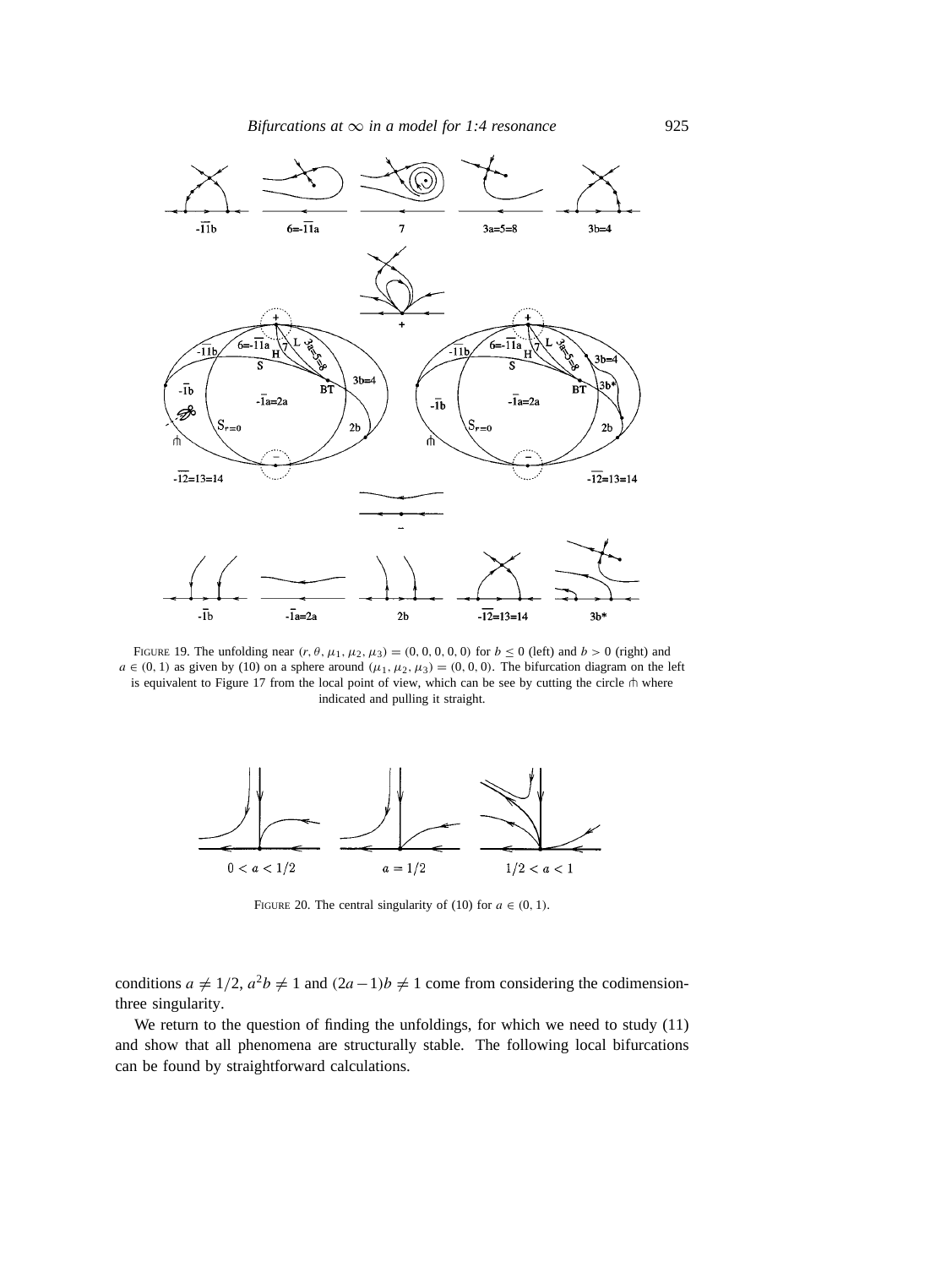- There is a surface  $S_{r=0}$  of saddle-node bifurcations on the invariant line  $\{r=0\}$ given by  $\mu_2 = 0$ .
- There is a surface  $\phi$  of pitchfork bifurcations, given by  $\mu_2 = (\mu_1/a)^2$ .
- There is a surface S of saddle-node bifurcations off the invariant line, given by

$$
\mu_2 = -\frac{4b\mu_1^2 + 4\mu_1\mu_3 + a^2\mu_3^2}{4(1 - a^2b)}, \quad \text{where } \mu_1 \ge -a^2\mu_3/2, \text{ if } a^2b < 1
$$

and

$$
\mu_1 \le -a^2 \mu_3 / 2
$$
, if  $a^2 b > 1$ .

There is a surface H of Hopf bifurcation, given by

$$
\mu_2 = \frac{(1-b)\mu_1^2 + (a-1)\mu_1\mu_3}{(a-1)^2},
$$
  
where  $\mu_1(1-a) > 0$  and  $\mu_3 a - \frac{2\mu_1(1-ab)}{1-a} > 0$ .

• The intersection of S and H is a curve BT of Bogdanov–Takens points, given by

$$
(\mu_2, \mu_3) = \left(\frac{(a-2+ab)\mu_1^2}{a(a-1)^2}, -\frac{2(1-ab)\mu_1}{a(a-1)}\right), \text{ where } \mu_1(1-a) > 0.
$$

The bifurcating Hopf bifurcation is supercritical (attracting limit cycle) for  $\mu_1(a^2b-\mu_2)$ 1) < 0 and subcritical (repelling limit cycle) for  $\mu_1(a^2b - 1) > 0$ .

These local bifurcations form the skeleton of the different unfoldings. They give the genericity conditions  $a \neq 0$ ,  $a \neq 1$ ,  $a^2b \neq 1$  and  $a - 2 + ab \neq 0$ .

For studying nonlocal bifurcations and the phase portraits including saddle connections we realize that, by taking  $v = r^2$ , one can reduce (11) to the quadratic system

$$
\dot{v} = 2\mu_1 v - 2av\theta - 2v^2, \quad \dot{\theta} = \mu_2 + \mu_3 v - \theta^2 + bv^2.
$$
 (13)

This makes it possible to use strong results from the theory of quadratic planar systems. Since the line  $\{v = 0\}$  is invariant, Theorem A in [Co89] applies, which says that a planar vector field with an invariant line can have at most one limit cycle, which is hyperbolic. Furthermore, saddle connections can occur along invariant lines of (13), corresponding to invariant parabolas of (11). In fact the boundary curve  $b = 0$  in the  $(a, b)$ -plane is characterized by a heteroclinic connection between two saddle-nodes along an invariant parabola, a codimension-three phenomenon.

To complete the study we have topological arguments and/or numerical evidence that the homoclinic connections (associated with the Bogdanov–Takens bifurcation) and other possible heteroclinic connections occur and bifurcate in a generic fashion; see [**KR96**]. This supports our conjecture that the unfoldings for  $a^2b \le 1$  are versal. (For  $a^2b \ge 1$ the unfoldings contain centers and are consequently not versal.)  $\Box$ 

THEOREM 10. *In a neighborhood of the singularity*  $(r, \theta, b, \varphi, \alpha) = (0, 0, 1, 3\pi/2, 0)$  *the vector field (3) yields the special case of (10) where*  $(a, b) = (1/2, 0)$ *.* 

*Proof.* We make use of the calculations in the proof of Theorem 8. Changing coordinates by  $\tilde{r} = (\sqrt{2}/\cos \alpha)r$  in (9), dropping the tilde and plugging in the Taylor series expansion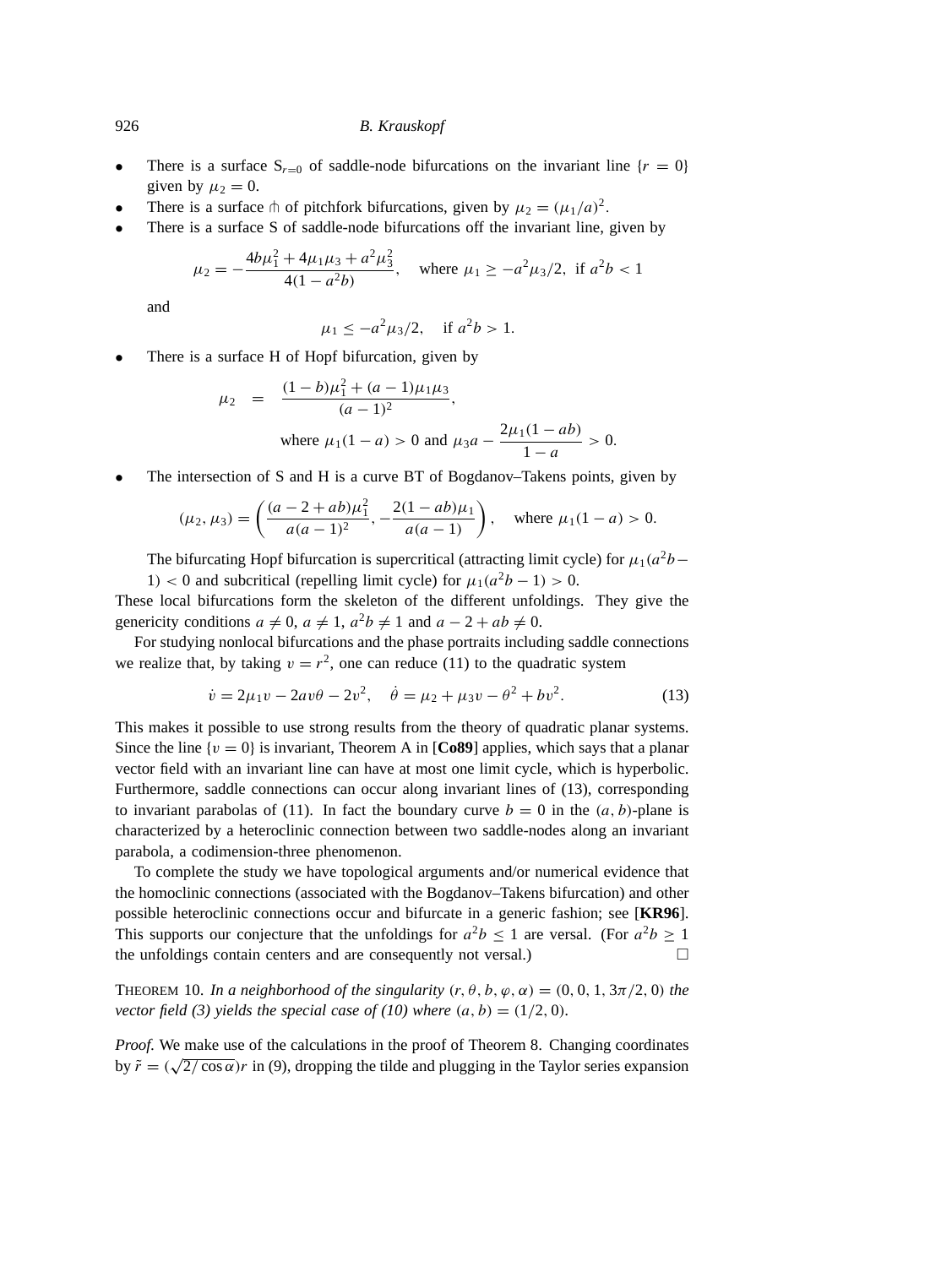for tan $\alpha$  gives

$$
\dot{r} = \mu_1 r - \frac{1}{2} r \theta - r^3 + O(\mu_1^3 r, \mu_2 r \theta, \mu_1^2 r \theta, |r, \theta|^4) \n\dot{\theta} = \mu_2 + 4(\alpha + \frac{1}{3}\alpha^3 + \cdots)r^2 - \theta^2 + O(\mu_1^4, \mu_2 \theta^2, \mu_1^2 \theta^2, \theta^4).
$$

(Recall that  $\mu_1 = (\varphi - 3\pi/2)/2$  and  $\mu_2 = 2(b - 1) + 4\mu_1^2$ .)

Setting  $\mu_3 = 4\alpha$  yields

$$
\dot{r} = \mu_1 r - \frac{1}{2} r \theta - r^3 + O(\mu_1^3 r, \mu_2 r \theta, \mu_1^2 r \theta, |r, \theta|^4) \n\dot{\theta} = \mu_2 + \mu_3 r^2 - \theta^2 + O(\mu_1^4, \mu_2 \theta^2, \mu_1^3 \theta^2, \mu_3^3 r^2, \theta^4),
$$
\n(14)

which is a small perturbation of the special case of (10), where  $a = 1/2$  and  $b = 0$ . This can be seen by blowing up this equation using

$$
r = u\tilde{r}
$$
,  $\theta = u^2\tilde{\theta}$ ,  $\mu_1 = u^2\tilde{\mu_1}$ ,  $\mu_2 = u^4\tilde{\mu_2}$ ,  $\mu_3 = u^2\tilde{\mu_3}$ ,  $\tau = u^2t$ .  $\square$ 

The unfolding for  $(a, b) = (1/2, 0)$  is given by the bifurcation diagram in Figure 19 (left) on the sphere with the central singularity given by Figure 20 (middle). Comparing Figures 19 (left) and 17 shows that (14) indeed captures all behavior of (3) in a neighborhood of  $(r, \theta) = (0, 0)$ . (We have labeled the regions in Figure 19 with the numbers of the regions in Figure 17 to which they correspond.)

We finish with a discussion of the fact that the model (3) yields a singularity at infinity that is located at the intersection of the curves  $a = 1/2$  and  $b = 0$ , which belong to the set of boundary curves in the  $(a, b)$ -plane. When we started this study we expected this singularity to be of codimension three since the values  $a = 1/2$  and  $b = 0$  play no role in the codimension-two unfoldings. Only after a detailed study of the singularity and of its unfoldings did we notice that this point is of higher codimension, possibly of codimension five.

The reason for a being exactly  $1/2$  in (14) lies in the original  $\mathbb{Z}_4$ -equivariance. Since (2) is, in particular,  $\mathbb{Z}_2$ -equivariant (under the rotation by  $\pi$ ), (3) is reflectionally symmetric. However, because (2) is even  $\mathbb{Z}_4$ -equivariant, the coefficient of the r $\theta$  term in (14) is forced to be the exceptional value  $a = 1/2$ , as can be seen from the calculations in the proof of Theorem 8. In other words, the fact that (2) is  $\mathbb{Z}_4$ -equivariant forces us to stay in the slice  $a = 1/2$  of the  $(a, b)$ -plane of (11). (Crossing the line  $a = 1/2$ changes the central singularity in Figure 20 from (left) to (right), but does not change the bifurcation diagram on the sphere.)

Since we started out with the truncated normal form (2), the blow-up at infinity given by (3) does not contain higher-order terms in r in the equation for  $\theta$ . As a result we get the special case  $b = 0$ . Along the boundary curve  $b = 0$  in the  $(a, b)$ -plane of (11) there is a heteroclinic connection along the invariant line  $\{\theta = 0\}$  between two saddle-nodes. (Crossing the b-axis results in the change of the bifurcation diagram in Figure 19 from (left) to (right), namely an additional curve of saddle connections and the new phase portrait 3b<sup>\*</sup> are born near one of the intersections of S and  $S_{r=0}$ .) Consequently, we should find a heteroclinic connection along an invariant line for any parameter value on the intersection curve SN<sup>2</sup> of the surfaces S<sub>1</sub> and S<sup>∞</sup>. This is surprising, but easy to verify. From  $\text{[Kra94b]}$  or by a short calculation we know that the surface  $S_1$  of the first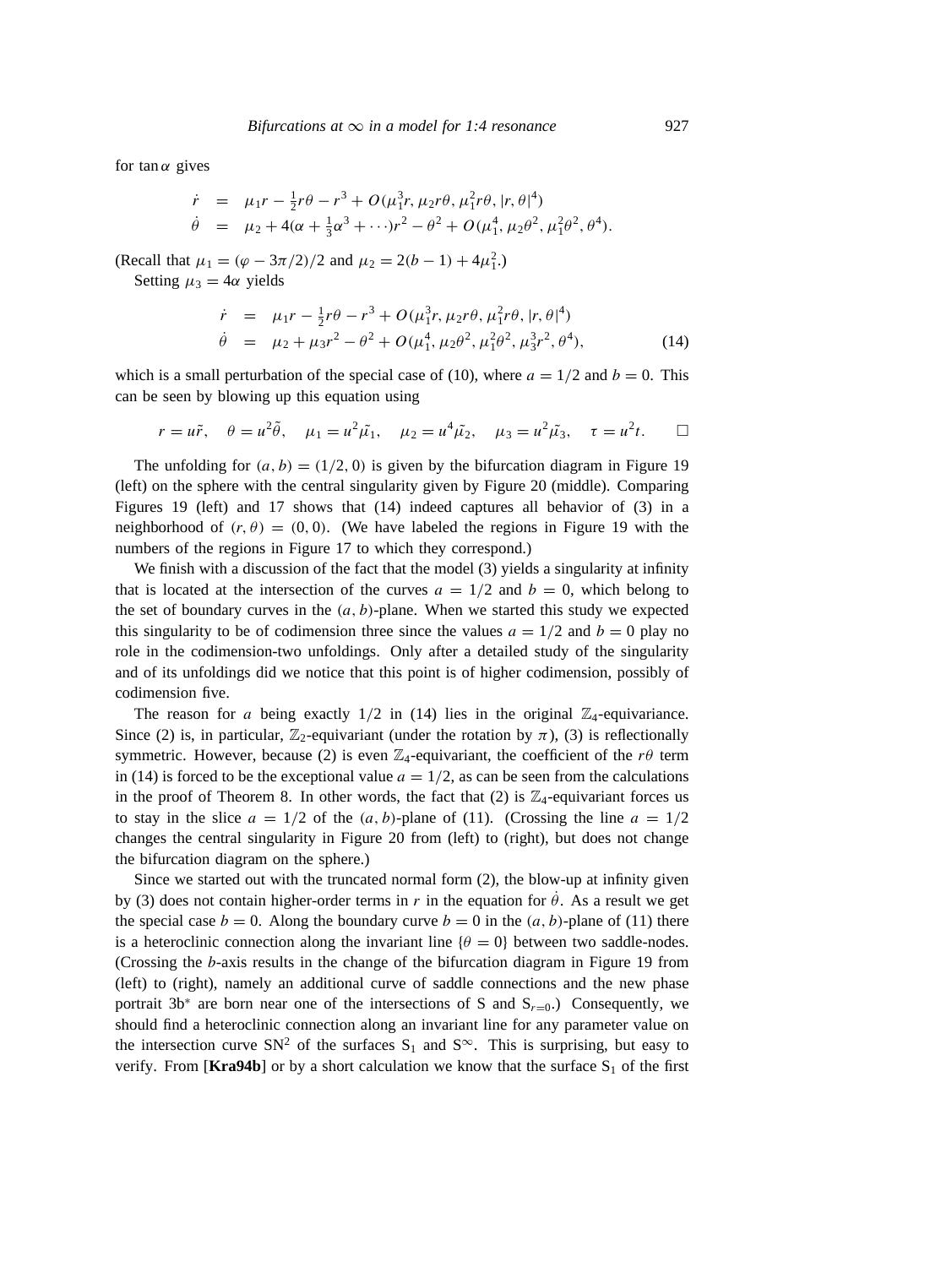saddle-node bifurcation has the parametrization  $\alpha = \varphi - \pi$  – arcsin b. By Theorem 3 the surface S<sup>∞</sup> of saddle-node bifurcation at  $\infty$  is given by  $b = |\sin \varphi|$ . As a consequence, their intersection curve SN<sup>2</sup> has the parametrization  $(b, \alpha) = (|\sin \varphi|, 0)$ . However, if  $\alpha = 0$  then the higher-order terms in (3) vanish along this curve. Furthermore, the line  $\{\theta = 0\}$  is invariant since  $b = |\sin \varphi|$ .

We conclude that the curve  $SN^2$  is of codimension three: along it there is a heteroclinic connection between a finite saddle-node and a saddle-node at infinity. So if we view (2) as a model on the Poincaré disc we must conclude that the curve  $SN^2$  is not generic and could give rise to an additional surface of saddle connections near  $SN<sup>2</sup>$  and a new phase portrait on the Poincaré disc. (When considered on the cylinder this new bifurcation at infinity can be thought of as a change in the global topology of the unstable manifold of the saddle at infinity. Either this manifold goes directly to the attractor or it winds around the cylinder. In fact, it could wind an arbitrary number of times before reaching the attractor, giving rise to more topologically global bifurcations near  $SN<sup>2</sup>$ .)

However, we mentioned earlier that a saddle-node bifurcation at infinity does not change the topological type of a phase portrait of  $(2)$  in the phase plane  $\mathbb{C}$ . This is why the surface  $S^{\infty}$  is not part of the bifurcation set in Figure 1. The curve  $SN^2$  is only meaningful for the discussion of the compactification on the Poincaré disc. Consequently, it does not give rise to new surfaces that would be important for the original problem of finding all bifurcation sequences of (2).

We summarize this discussion by concluding that the local unfolding near the organizing center  $b = 1$ ,  $\varphi = 3\pi/2$ ,  $\alpha = 0$ , is in accordance with the conjectured nature of the bifurcation set of (2). By this we mean that no previously unknown surfaces have been found that would give rise to new bifurcation sequences. We see this as evidence for our conjecture that the bifurcation set is as depicted in Figure 1.

#### 10. *Topologically global phenomena*

It is the ultimate goal to also show that the topologically global phenomena unfold versally in (3). The main difficulty is to connect the local information from the last section with our information on topologically global phenomena. Given a saddle point in the characteristic neighborhood, the question is whether it can give rise to, for example, a topologically global homoclinic connection. To this end one needs to define a return map from the boundary of a suitable neighborhood of  $(r, \theta) = (0, 0)$  to itself, and combine it with the local information in this neighborhood. The present case is similar to the problem of unfolding a cuspidal loop and it seems plausible that the technique of *desingularizing a family of vector fields* as presented in [**Du93**, **Rou93a**, **Rou93b**, **Pan97**] can also be used in our case. This line of thought is under investigation and beyond the scope of this paper.

If there is a saddle point in the characteristic neighborhood of the singularity, let d<sup>−</sup> (respectively  $d_+$ ) be the value of r of the first intersection of its unstable (respectively stable) manifold with the line { $\theta = -\pi$ }. The problem is to find an analytic expression, or at least an asymptotic expansion, of the surface given by  $d_-=d_+$ ; compare Figure 21. To this end one has to calculate the zeros of certain Mel'nikov-like integrals depending on parameters; this is not done here. Note, however, that we have computed the surface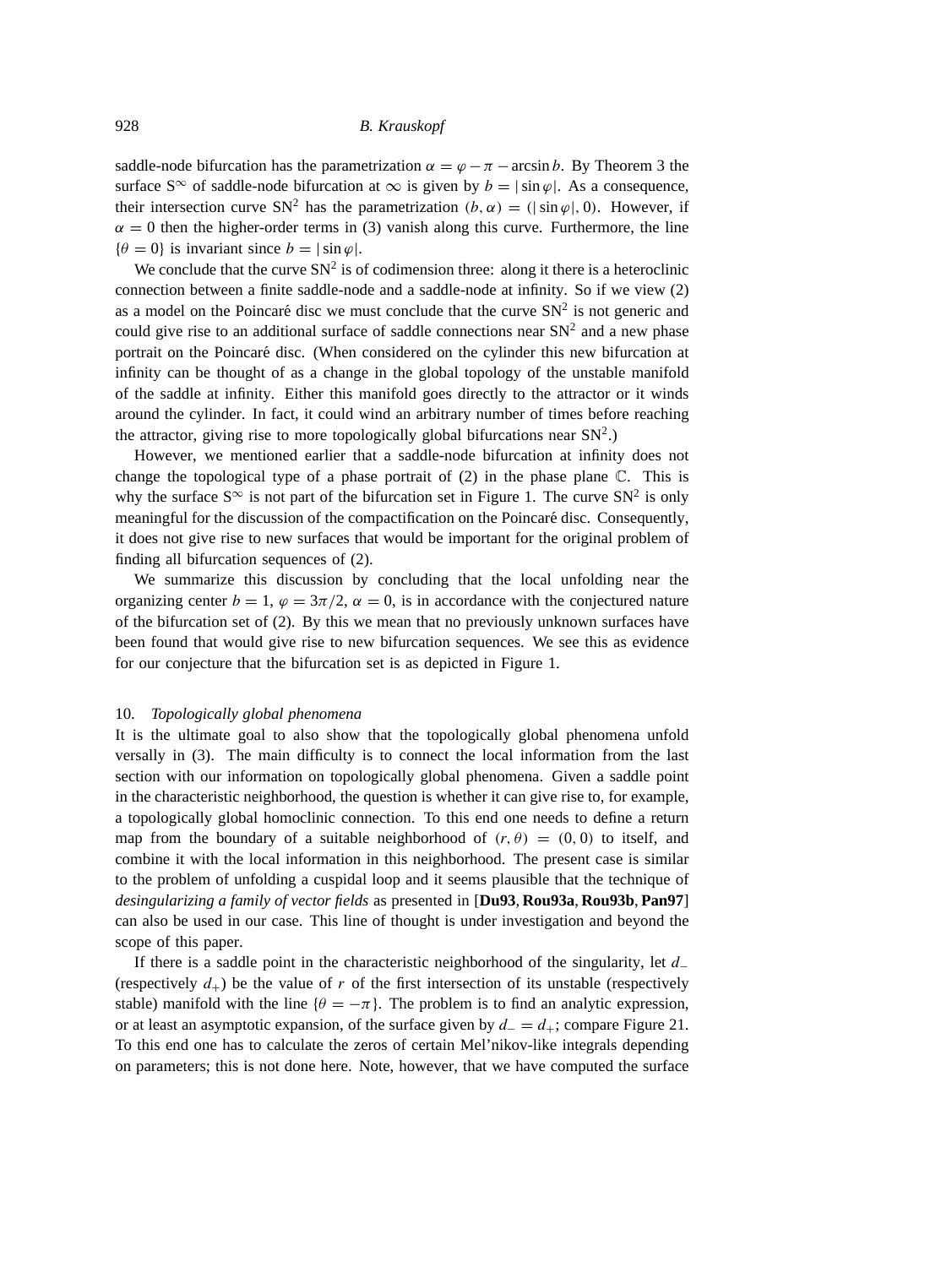${d_-=d_+}$  for the cases  $\square_1$  and  $\square$  numerically by continuation with AUTO.

We conclude with some observations concerning the question as to how the surfaces  $\div$ ,  $\Box_1$ ,  $\Box$  and  $\odot$  tend to the line  $b = 1$ ,  $\varphi = 3\pi/2$ . Apart from numerical evidence, the motivation is the following lemma.



FIGURE 21. Topologically global phenomena cannot be detected inside a characteristic neighborhood around the singularity (r,  $\theta$ ) = (0, 0). Note that the curve { $d_-=d_+$ } is followed in parameter space when one computes a saddle connection numerically by continuation.

LEMMA 11. *For fixed*  $\alpha \in (0, \pi)$  *the curve*  $T_+$  *of secondary Hopf bifurcations converges to*  $b = 1$ ,  $\varphi = 3\pi/2$ , *under an angle*  $\Theta(\alpha)$  *with the line*  $\varphi = 3\pi/2$ ,  $b \le 1$ , *for which we have the following:*

- $\Theta(\alpha)$  *is positive for*  $\alpha \in (0, \pi/2)$ *, zero for the Hamiltonian case*  $\alpha = \pi/2$  *and negative for*  $\alpha \in (\pi/2, \pi)$ *;*
- $\Theta(\alpha)$  *converges to*  $\pi/2$  *as*  $\alpha \rightarrow 0$  *and to*  $-\pi/2$  *as*  $\alpha \rightarrow \pi$ *;*
- $\Theta(\alpha)$  *is a strictly monotonic function on*  $(0, \pi)$ *.*

*Proof.* Consider the case  $\alpha \in (0, \pi/2]$ , so that the surface  $T_+$  is in the cube of interest. For points on  $T_+$  we have, see [**Kra94b**],

$$
2\tan\alpha\cos\varphi=\sin\varphi-\sqrt{b^2-\cos^2\varphi}.
$$

Calculating b as a function of  $\varphi$  gives

$$
b(\varphi) = \sqrt{1 - 4 \tan \alpha \sin \varphi \cos \varphi + 4 \tan^2 \alpha \cos^2 \varphi},
$$

and

$$
b'(\varphi) = -\frac{8\tan^2\sin\varphi\cos\varphi + 4\tan\alpha(\cos^2\varphi - \sin^2\varphi)}{2\sqrt{1 - 4\tan\alpha\sin\varphi\cos\varphi + 4\tan^2\alpha\cos^2\varphi}}.
$$

Consequently, one gets  $tan(\pi/2 + \Theta(\alpha)) = b'(3\pi/2) = 2 tan \alpha$ . In complete analogy one calculates  $\Theta(\alpha)$  for  $\alpha \in [\pi/2, \pi)$ , which yields

$$
\Theta(\alpha) = \begin{cases}\n\arctan(2\tan\alpha) - \pi/2 & \text{if } \alpha \in (0, \pi/2) \\
0 & \text{if } \alpha = \pi/2 \\
\arctan(2\tan\alpha) + \pi/2 & \text{if } \alpha \in (\pi/2, \pi).\n\end{cases}
$$

It is now easily checked that  $\Theta(\alpha)$  has the mentioned properties.

We have computed cross-sections of the surfaces  $\varphi$ ,  $\Box_1$ ,  $\Box$  and  $\odot$  near the point  $b = 1$ ,  $\varphi = 3\pi/2$  for various fixed values of  $\alpha$ . The calculations become more difficult as this point is approached and break down before it is reached. This makes it quite difficult to make statements about orders of contact. Nevertheless, our observation is that the surfaces approach the point in angles; compare Figure 7.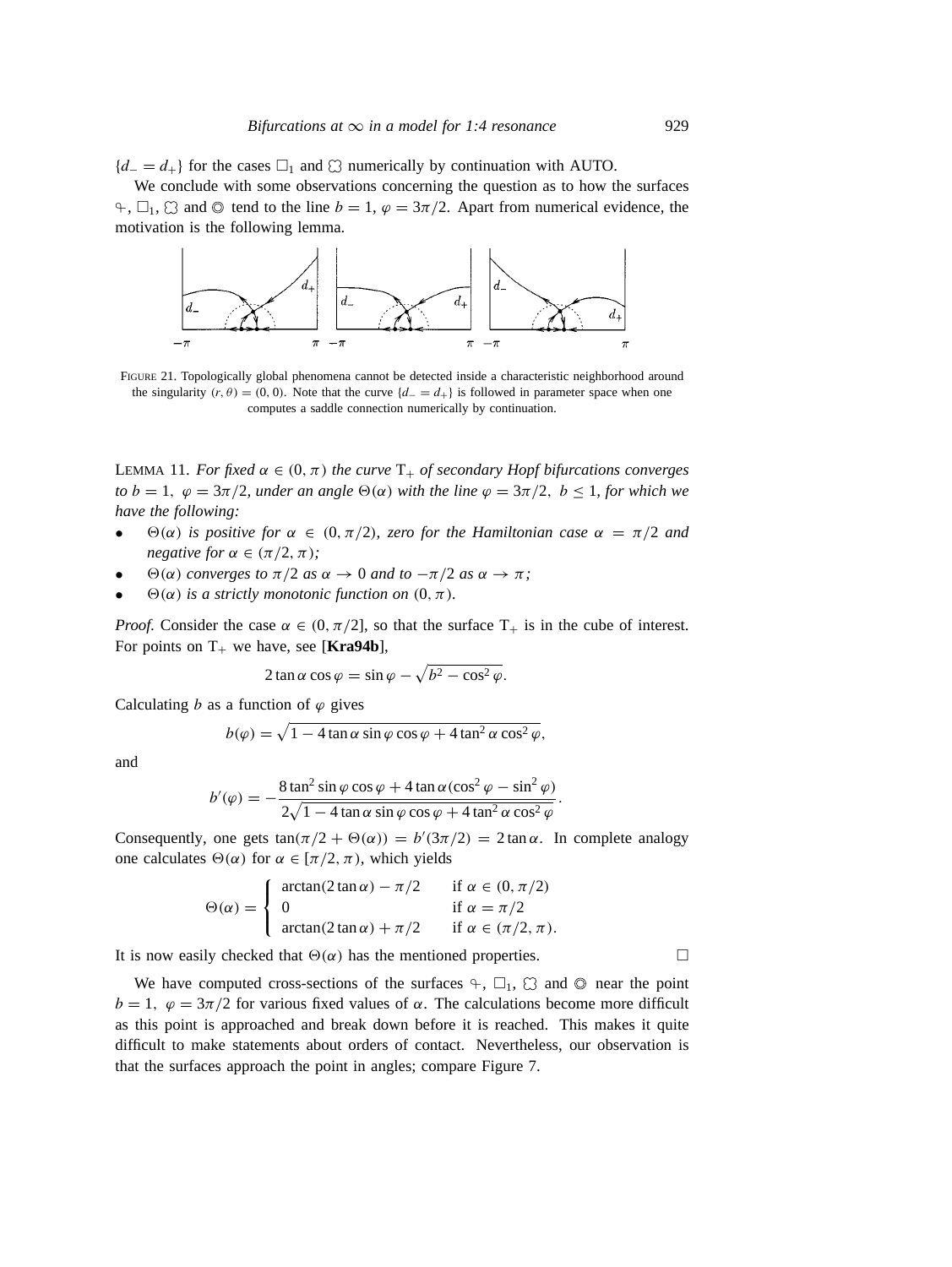CONJECTURE 12. (Based on numerical results) *For*  $\alpha \in (0, \pi)$  *the curves*  $\varphi$ ,  $\varnothing$  *and*  $\varnothing$ *converge to*  $b = 1$ ,  $\varphi = 3\pi/2$  *under an angle*  $\Lambda(\alpha)$  *with the line*  $\varphi = 3\pi/2$ ,  $b \le 1$ *. The angle*  $\Lambda(\alpha)$  *has the same properties as*  $\Theta(\alpha)$  *from Lemma 11.* 

*For*  $\alpha \in (-\pi, 0)$  *the curve*  $\Box_1$  *converges to*  $b = 1$ ,  $\varphi = 3\pi/2$ *, under an angle*  $\Delta(\alpha)$ *with the line*  $\varphi = 3\pi/2$ ,  $b \ge 1$ , for which we have the following:

- $\Delta(\alpha)$  *is positive for*  $\alpha \in (-\pi, -\pi/2)$ *, zero for the Hamiltonian case*  $\alpha = -\pi/2$  *and negative for*  $\alpha \in (-\pi/2, 0)$ *;*
- $\Delta(\alpha)$  *converges to*  $\pi/2$  *as*  $\alpha \rightarrow -\pi$  *and to*  $-\pi/2$  *as*  $\alpha \rightarrow 0$ *;*
- $\Delta(\alpha)$  *is a strictly monotonic function on* ( $-\pi$ , 0).

*Acknowledgements.* For stimulating discussions and encouragement I thank V. I. Arnol'd, R. I. Bogdanov, H. W. Broer, E. Doedel, F. Dumortier, S. van Gils, J. Guckenheimer, Yu. S. Il'yashenko, A. I. Khibnik, M. Krupa, Yu. A. Kuznetsov, A. I. Neishtadt, E. V. Nikolaev, C. Rousseau and F. Takens.

A travel grant from the Nederlands Organization for Scientific Research (NWO), and the support and hospitality of the Centre de Recherches Mathématiques, Montréal, the Center for Applied Mathematics, Ithaca, and the Russian Academy of Sciences are gratefully acknowledged.

#### **REFERENCES**

| [Arn77]   | V. I. Arnol'd. Loss of stability of self-oscillation close to resonance and versal deformations<br>of equivariant vector fields. Functional Anal. Appl. 11 (1977), 85-92.                                                                                                                                                                                                             |
|-----------|---------------------------------------------------------------------------------------------------------------------------------------------------------------------------------------------------------------------------------------------------------------------------------------------------------------------------------------------------------------------------------------|
| [Arn78]   | V. I. Arnol'd. Geometrical Methods in the Theory of Ordinary Differential Equations, 2nd<br>edn. Springer, Berlin, 1988. (Transl. from V. I. Arnol'd. Supplemantary Chapters in the<br>Theory of Ordinary Differential Equations. Nauka, Moscow, 1978.)                                                                                                                               |
| [AAIS86]  | V. I. Arnol'd, V. S. Afrajmovich, Yu. S. Il'yashenko and L. P. Shil'nikov. I. Bifurcation<br>theory. Dynamical Systems V: Bifurcation Theory and Catastrophe Theory (Encyclopedia<br>of Mathematical Sciences 5). Ed. V. I. Arnol'd. Springer, Berlin, 1994. (Transl. from<br>Dinamicheskie Sistemy 5. VINITI, Moscow, 1986.)                                                         |
| [BGMWW92] | A. Back, J. Guckenheimer, M. R. Myers, F. J. Wicklin and P. A. Worfolk. DsTool:<br>Computer assisted exploration of dynamical systems. Notices Amer. Math. Soc. 39 (1992),<br>$303 - 309.$                                                                                                                                                                                            |
| [BK79]    | F. S. Berezovskaya and A. I. Khibnik. On the problem of bifurcations of self-oscillations<br>close to a 1:4 resonance. Sel. Math. Form. Sov. 13 (1994), 197-215. (Transl. from On<br>the problem of auto-oscillation bifurcations near 1:4 resonance (investigation of the model<br>equation). Preprint, Research Computing Center Acad. Sci. USSR, Pushchino, 1979 (in<br>Russian).) |
| [BK80]    | F. S. Berezovskaya and A. I. Khibnik. On the bifurcations of separatrices in the problem of<br>stability loss of auto-oscillations near 1:4 resonance. Prikl. Math. Mech. 44 (1980), 663–667.                                                                                                                                                                                         |
| [BR93]    | T. R. Blows and C. Rousseau. Bifurcation at infinity in polynomial vector fields. J. Diff.<br>Eq. 104 (1993), 215–242.                                                                                                                                                                                                                                                                |
| [Bog76a]  | R. I. Bogdanov. Bifurcations of a family of vector fields on the plane. Tr. Semin. Im. I. G.<br>Petroskogo 2 (1976), 23–36. (Transl. in Sel. Math. Sov. 1 (1981), 373–387.)                                                                                                                                                                                                           |
| [Bog76b]  | R. I. Bogdanov. Versal deformation of a singularity of a vector field on the plane in case<br>of zero eigenvalues. Tr. Semin. Im. I. G. Petroskogo 2 (1976), 37–65. (Transl. in Sel. Math.<br>Sov. 1 (1981), 389–421.)                                                                                                                                                                |
| [Ca81]    | J. Carr. Applications of Centre Manifold Theory (Applied Mathematical Science 35).<br>Springer, New York, 1981.                                                                                                                                                                                                                                                                       |